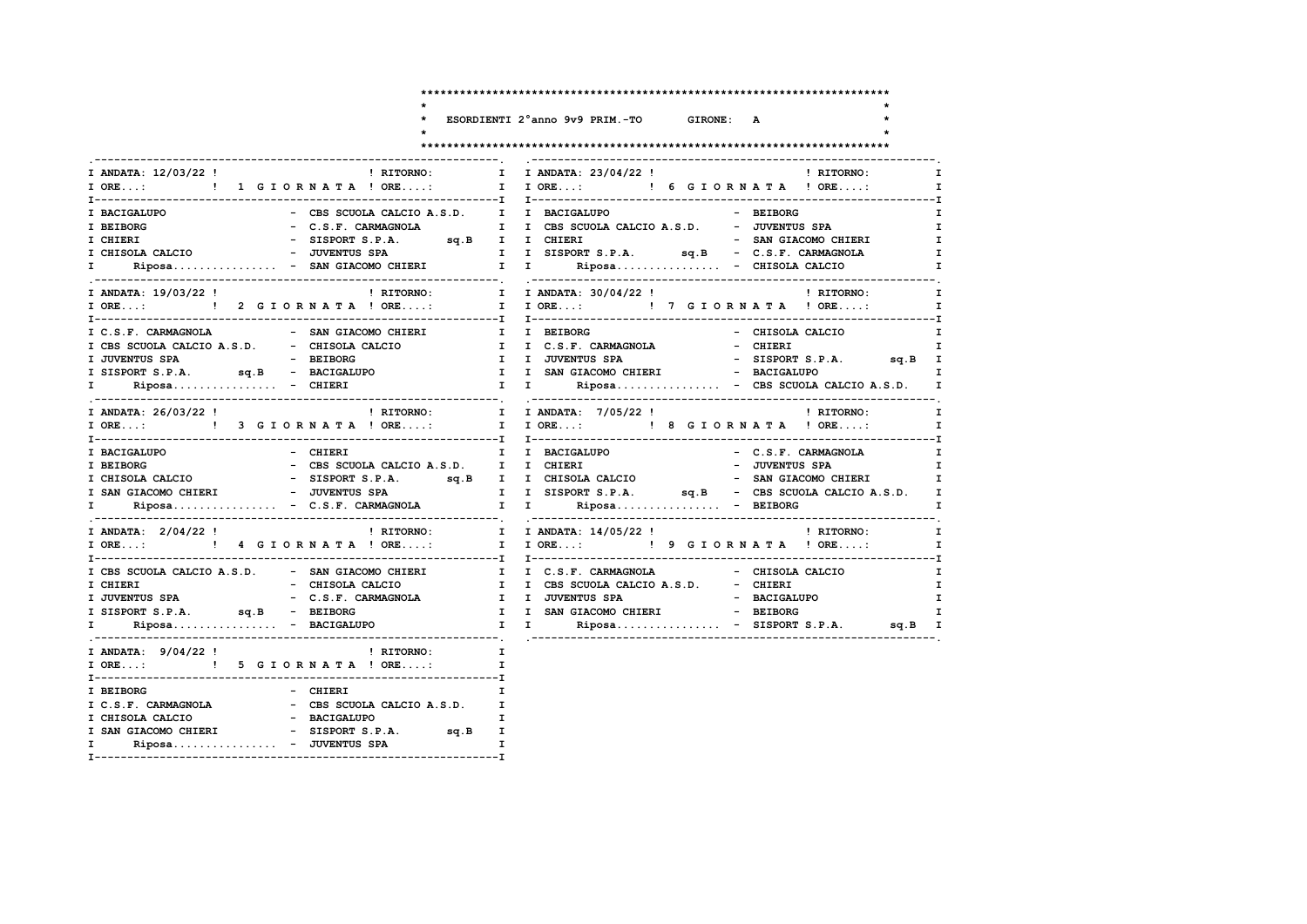|                                                                  | ** ELENCO CAMPI DA GIOCO **       |                       |                                    |
|------------------------------------------------------------------|-----------------------------------|-----------------------|------------------------------------|
| COMITATO<br>PIEMONTE V.AOSTA   ** ESORDIENTI 2°anno 9v9 PRIM.-TO | <b>GIRONE: A</b>                  |                       |                                    |
| <b>SOCIETA'</b>                                                  | CAMPO  DENOMINAZIONE CAMPO        | LOCALITA' CAMPO       | ORA   INDIRIZZO                    |
| <b>BACIGALUPO</b>                                                | 2368   SINTETICO "PASSO BUOLE A"  | <b>TORINO</b>         | 18:00   VIA BOSSOLI 76/B           |
| <b>BEIBORG</b>                                                   | 46 I TOTTA                        | BORGARETTO - BEINASCO | 17:30   VIA FRATELLI CERVI, 8      |
| CHIERI                                                           | 970   SINTETICO "ROSATO"          | CHIERI                | 12:30   STRADA ANDEZENO 76         |
| CHISOLA CALCIO                                                   | 909   SINTETICO "DINO MAROLA"     | <b>VINOVO</b>         | 11:00   VIA DEL CASTELLO, 3        |
| I C.S.F. CARMAGNOLA                                              | 9021   PALASPORT                  | CARMAGNOLA            | $1\,14:45$   CORSO ROMA 24         |
| CBS SCUOLA CALCIO A.S.D.                                         | 638   SINTETICO "CAVORETTO"       | TORINO                | $114:30$   CORSO SICILIA 58        |
| <b>JUVENTUS SPA</b>                                              | 909   SINTETICO "DINO MAROLA"     | <b>VINOVO</b>         | DOM   15:00   VIA DEL CASTELLO, 3  |
| SISPORT S.P.A.<br>sq.B                                           | 658   SINTETICO "ALESSIO PARLATO" | TORINO                | $ 14:30 $ STRADA DELLE CACCE 38/22 |
| SAN GIACOMO CHIERI                                               | 1505   FONTANETO N.1              | CHIERI                | 15:45   STRADA FONTANETO, 73       |
|                                                                  |                                   |                       |                                    |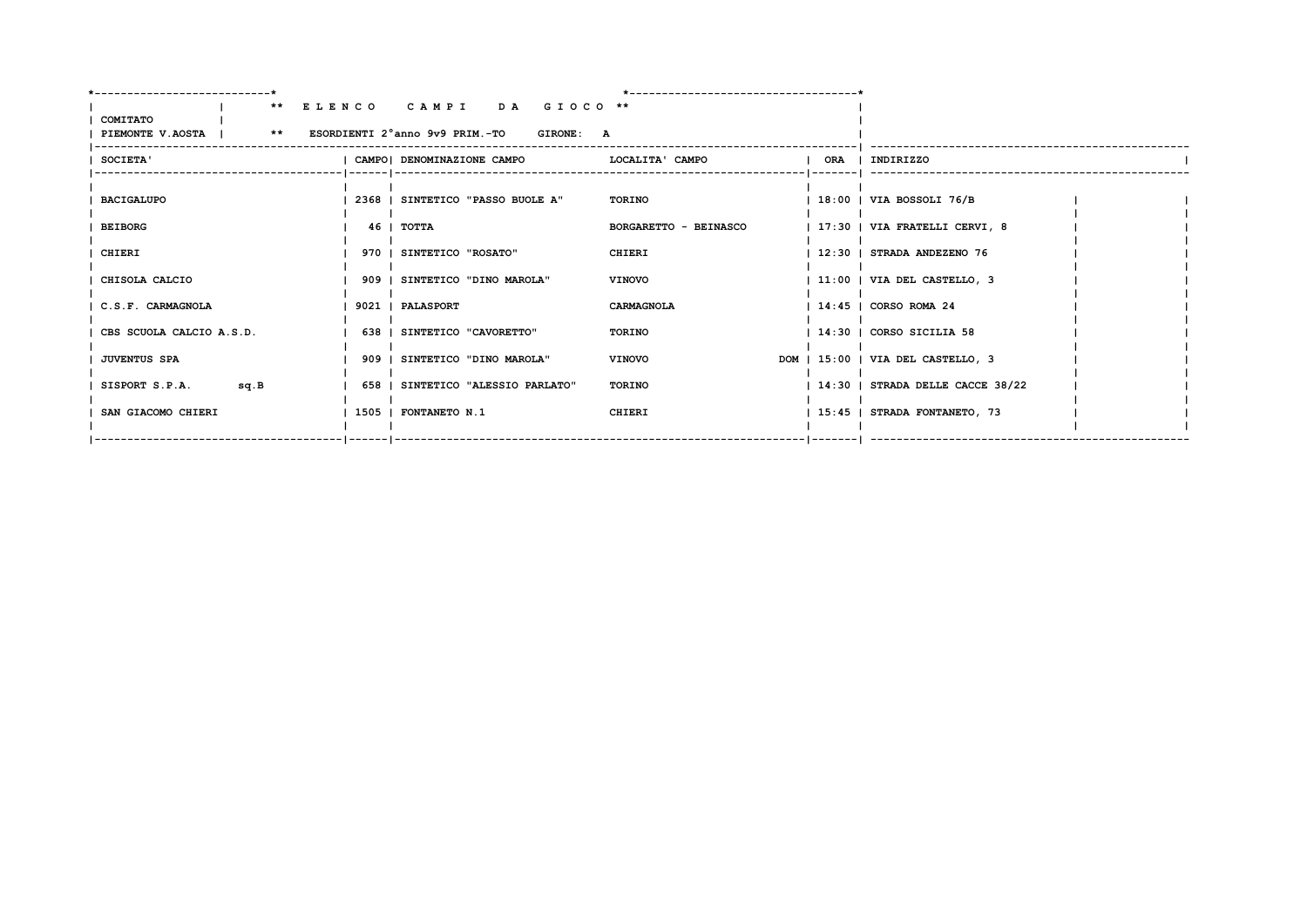|                                                                                                                                                                                                                                                                                                                                                                                                                                                                                                                    | ESORDIENTI 2°anno 9v9 PRIM.-TO GIRONE: B                                                                                                                                                                                             |
|--------------------------------------------------------------------------------------------------------------------------------------------------------------------------------------------------------------------------------------------------------------------------------------------------------------------------------------------------------------------------------------------------------------------------------------------------------------------------------------------------------------------|--------------------------------------------------------------------------------------------------------------------------------------------------------------------------------------------------------------------------------------|
|                                                                                                                                                                                                                                                                                                                                                                                                                                                                                                                    |                                                                                                                                                                                                                                      |
| I ANDATA: 12/03/22 !<br>$\blacksquare$ $\blacksquare$ $\blacksquare$ $\blacksquare$ $\blacksquare$ $\blacksquare$ $\blacksquare$ $\blacksquare$ $\blacksquare$ $\blacksquare$ $\blacksquare$ $\blacksquare$ $\blacksquare$ $\blacksquare$ $\blacksquare$ $\blacksquare$ $\blacksquare$ $\blacksquare$ $\blacksquare$ $\blacksquare$ $\blacksquare$ $\blacksquare$ $\blacksquare$ $\blacksquare$ $\blacksquare$ $\blacksquare$ $\blacksquare$ $\blacksquare$ $\blacksquare$ $\blacksquare$ $\blacksquare$ $\blacks$ | I I ANDATA: 23/04/22 !<br>! RITORNO:                                                                                                                                                                                                 |
| I ORE: ! 1 GIORNATA ! ORE:                                                                                                                                                                                                                                                                                                                                                                                                                                                                                         | I IORE: ! 6 GIORNATA ! ORE:                                                                                                                                                                                                          |
| I CENISIA A R.L.                                                                                                                                                                                                                                                                                                                                                                                                                                                                                                   | - POZZOMAINA S.R.L. S.S.D. I I CENISIA A R.L.<br>- CIT TURIN LDE                                                                                                                                                                     |
| I CIT TURIN LDE                                                                                                                                                                                                                                                                                                                                                                                                                                                                                                    |                                                                                                                                                                                                                                      |
| I LUCENTO                                                                                                                                                                                                                                                                                                                                                                                                                                                                                                          |                                                                                                                                                                                                                                      |
|                                                                                                                                                                                                                                                                                                                                                                                                                                                                                                                    | I VIRTUS MERCADANTE SSDARL - VANCHIGLIA 1915 1 I SISPORT S.P.A. - - TORINO F.C. S.P.A.                                                                                                                                               |
|                                                                                                                                                                                                                                                                                                                                                                                                                                                                                                                    |                                                                                                                                                                                                                                      |
| I ANDATA: 19/03/22 !<br>! RITORNO: I                                                                                                                                                                                                                                                                                                                                                                                                                                                                               | I ANDATA: 30/04/22 !<br>! RITORNO:                                                                                                                                                                                                   |
| $I$ ORE:                                                                                                                                                                                                                                                                                                                                                                                                                                                                                                           | ! 2 GIORNATA ! ORE: I I ORE: ! 7 GIORNATA ! ORE:                                                                                                                                                                                     |
| I CBS SCUOLA CALCIO A.Ssq.B - CIT TURIN LDE                                                                                                                                                                                                                                                                                                                                                                                                                                                                        | I I CBS SCUOLA CALCIO A.Ssq.B - SISPORT S.P.A.                                                                                                                                                                                       |
| I POZZOMAINA S.R.L. S.S.D. - LUCENTO                                                                                                                                                                                                                                                                                                                                                                                                                                                                               | I I CIT TURIN LDE - LUCENTO                                                                                                                                                                                                          |
|                                                                                                                                                                                                                                                                                                                                                                                                                                                                                                                    | - CENISIA AR.L.       I I VANCHIGLIA 1915     - POZZOMAINA S.R.L. S.S.D.                                                                                                                                                             |
|                                                                                                                                                                                                                                                                                                                                                                                                                                                                                                                    |                                                                                                                                                                                                                                      |
| $\mathbf{I}$ and $\mathbf{I}$                                                                                                                                                                                                                                                                                                                                                                                                                                                                                      | Riposa - VANCHIGLIA 1915 1 I Riposa - TORINO F.C. S.P.A.                                                                                                                                                                             |
| ! RITORNO:<br>I ANDATA: 26/03/22 !                                                                                                                                                                                                                                                                                                                                                                                                                                                                                 | I I ANDATA: 7/05/22 !<br>! RITORNO:                                                                                                                                                                                                  |
|                                                                                                                                                                                                                                                                                                                                                                                                                                                                                                                    |                                                                                                                                                                                                                                      |
| I CIT TURIN LDE<br>- POZZOMAINA S.R.L. S.S.D.                                                                                                                                                                                                                                                                                                                                                                                                                                                                      | I I CENISIA A R.L.<br>- TORINO F.C. S.P.A.                                                                                                                                                                                           |
| I LUCENTO<br>- SISPORT S.P.A.                                                                                                                                                                                                                                                                                                                                                                                                                                                                                      | - VANCHIGLIA 1915<br>I I CIT TURIN LDE                                                                                                                                                                                               |
| I VANCHIGLIA 1915 - TORINO F.C. S.P.A. I I LUCENTO                                                                                                                                                                                                                                                                                                                                                                                                                                                                 | - VIRTUS MERCADANTE SSDARL                                                                                                                                                                                                           |
| I VIRTUS MERCADANTE SSDARL - CBS SCUOLA CALCIO A.Ssq.B I I SISPORT S.P.A.                                                                                                                                                                                                                                                                                                                                                                                                                                          | - POZZOMAINA S.R.L. S.S.D.                                                                                                                                                                                                           |
|                                                                                                                                                                                                                                                                                                                                                                                                                                                                                                                    | I Riposa - CENISIA A R.L. I I Riposa - CBS SCUOLA CALCIO A.Ssq.B I                                                                                                                                                                   |
| I ANDATA: 2/04/22 !<br>! RITORNO:                                                                                                                                                                                                                                                                                                                                                                                                                                                                                  | I I ANDATA: 14/05/22 !<br>! RITORNO:                                                                                                                                                                                                 |
|                                                                                                                                                                                                                                                                                                                                                                                                                                                                                                                    |                                                                                                                                                                                                                                      |
|                                                                                                                                                                                                                                                                                                                                                                                                                                                                                                                    | I CBS SCUOLA CALCIO A.Ssq.B - TORINO F.C. S.P.A. I I CBS SCUOLA CALCIO A.Ssq.B - CENISIA A R.L.<br>I CENISIA A R.L. - VANCHIGLIA 1915 I TORINO F.C. S.P.A. - LUCENTO<br>I POZZOMAINA S.R.L. S.S.D. - VIRTUS MERCADANTE SSDARL I I VA |
|                                                                                                                                                                                                                                                                                                                                                                                                                                                                                                                    |                                                                                                                                                                                                                                      |
|                                                                                                                                                                                                                                                                                                                                                                                                                                                                                                                    |                                                                                                                                                                                                                                      |
| I SISPORT S.P.A.                                                                                                                                                                                                                                                                                                                                                                                                                                                                                                   | - CIT TURIN LDE                    I    I   VIRTUS MERCADANTE SSDARL      -  CIT TURIN LDE                I                                                                                                                          |
| $Riposa$ - LUCENTO<br>$\mathbf{I}$ and $\mathbf{I}$                                                                                                                                                                                                                                                                                                                                                                                                                                                                | $\mathbf{I}$ $\mathbf{I}$<br>Riposa - POZZOMAINA S.R.L. S.S.D. I                                                                                                                                                                     |
| I ANDATA: 9/04/22 !<br>! RITORNO:                                                                                                                                                                                                                                                                                                                                                                                                                                                                                  | $\mathbf{I}$                                                                                                                                                                                                                         |
| I ORE: ! 5 G I O R N A T A ! ORE:                                                                                                                                                                                                                                                                                                                                                                                                                                                                                  | $\mathbf{I}$                                                                                                                                                                                                                         |

 $\mathbf{T}$ 

 $\mathbf{I}$ 

I VIRTUS MERCADANTE SSDARL - SISPORT S.P.A.

I Riposa............... - CIT TURIN LDE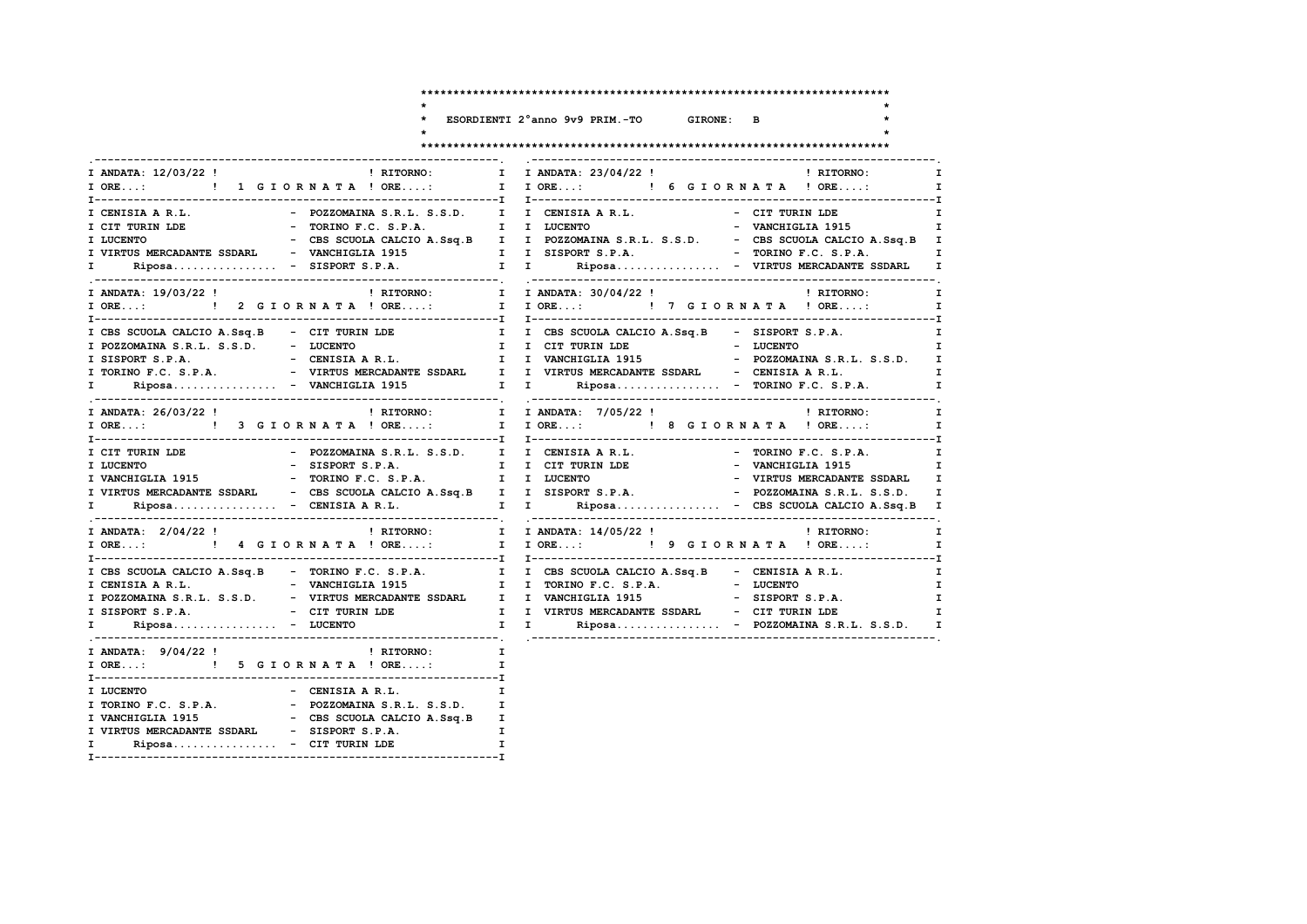|                                                                  | ** ELENCO CAMPI DA GIOCO **       |                 |  |                                    |  |
|------------------------------------------------------------------|-----------------------------------|-----------------|--|------------------------------------|--|
| COMITATO<br>PIEMONTE V.AOSTA   ** ESORDIENTI 2°anno 9v9 PRIM.-TO | <b>GIRONE: B</b>                  |                 |  |                                    |  |
| <b>SOCIETA'</b>                                                  | CAMPO  DENOMINAZIONE CAMPO        | LOCALITA' CAMPO |  | ORA   INDIRIZZO                    |  |
|                                                                  |                                   |                 |  |                                    |  |
| CENISIA A R.L.                                                   | 654   SINTETICO "CENISIA"         | TORINO          |  | DOM   9:30   VIA REVELLO           |  |
| CIT TURIN LDE                                                    | 636   SINTETICO "CIT TURIN"       | TORINO          |  | 16:00   CORSO FERRUCCI 63          |  |
| LUCENTO                                                          | 637   SINTETICO "RICONDA"         | TORINO          |  | 16:30   CORSO LOMBARDIA 107        |  |
| VIRTUS MERCADANTE SSDARL                                         | 742   SINTETICO "MERCADANTE"      | TORINO          |  | DOM   16:30   VIA MERCADANTE, 133  |  |
| CBS SCUOLA CALCIO A.Ssq.B                                        | 638   SINTETICO "CAVORETTO"       | TORINO          |  | 15:45   CORSO SICILIA 58           |  |
| POZZOMAINA S.R.L. S.S.D.                                         | 673   SINTETICO "POZZOMAINA"      | TORINO          |  | 17:30   VIA MONTE ORTIGARA 78      |  |
| SISPORT S.P.A.                                                   | 658   SINTETICO "ALESSIO PARLATO" | <b>TORINO</b>   |  | $16:15$   STRADA DELLE CACCE 38/22 |  |
| TORINO F.C. S.P.A.                                               | 674   SINTETICO "NITTI"           | <b>TORINO</b>   |  | 16:30   VIA NITTI 6                |  |
| VANCHIGLIA 1915                                                  | 641   SINTETICO "GASPARE TALLIA"  | TORINO          |  | 14:30   VIA E.RAGAZZONI 2          |  |
|                                                                  |                                   |                 |  | --   -------     ----------------  |  |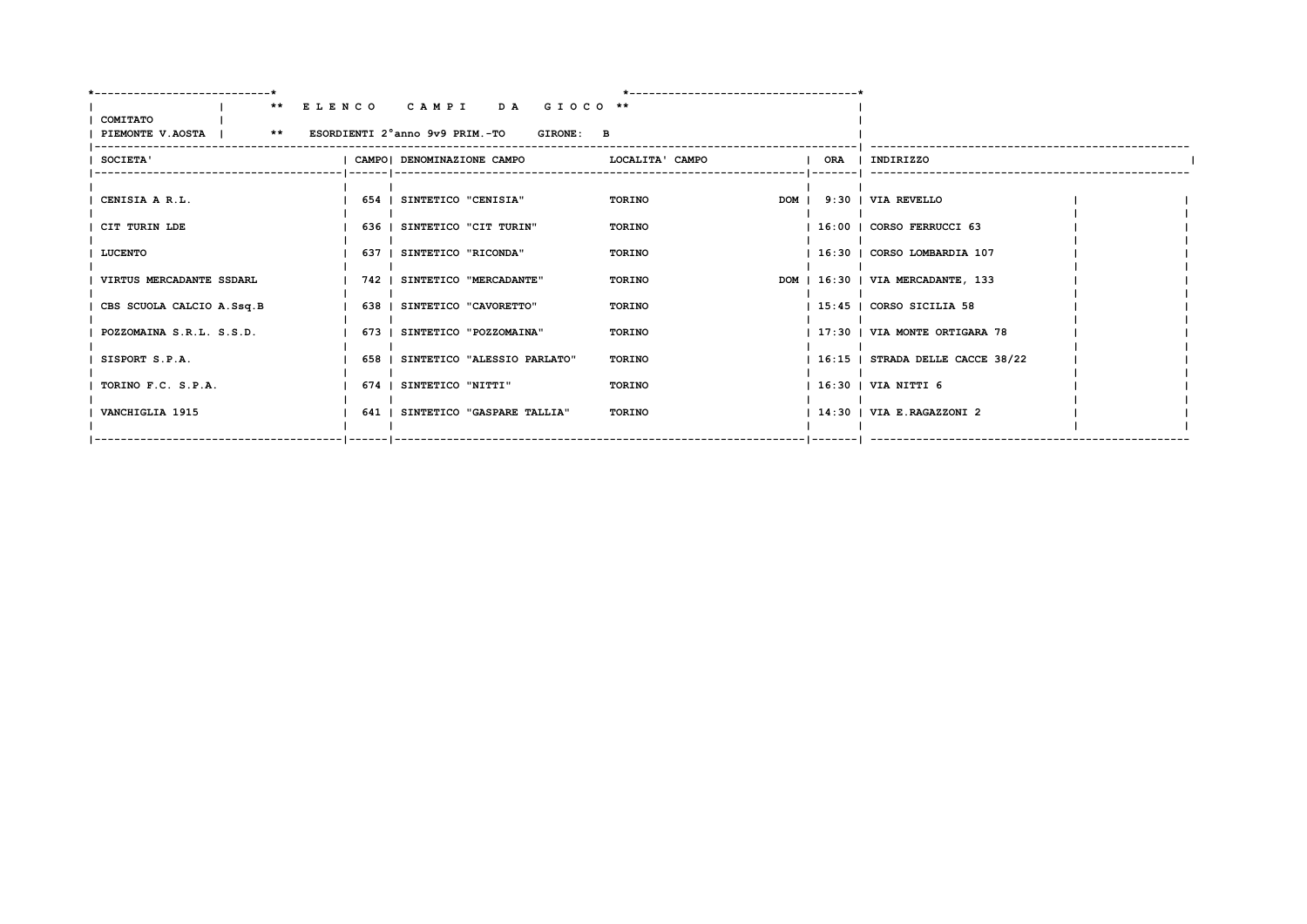$\ddot{\phantom{0}}$  $\star$ 

 $\star$ 

### ESORDIENTI 2°anno 9v9 PRIM.-TO GIRONE: C

 $\mathbf{r}$ 

 $\star$ 

| I ANDATA: 12/03/22 !                         | <b>EXECUTE:</b> I                                                        | I ANDATA: 23/04/22 ! PITORNO:<br>$\mathbf{I}$                                                                                                                                                                                                                                                                                                                                                                                                                     |
|----------------------------------------------|--------------------------------------------------------------------------|-------------------------------------------------------------------------------------------------------------------------------------------------------------------------------------------------------------------------------------------------------------------------------------------------------------------------------------------------------------------------------------------------------------------------------------------------------------------|
| I ORE: ! 1 G I O R N A T A ! ORE:            |                                                                          | I IORE: ! 6 GIORNATA ! ORE:<br>$\mathbf{I}$                                                                                                                                                                                                                                                                                                                                                                                                                       |
|                                              |                                                                          | $\mathbf{I}$                                                                                                                                                                                                                                                                                                                                                                                                                                                      |
| I POL. AD UNION BB VALLESUSA - VENARIA REALE |                                                                          | $\mathbf{I}$                                                                                                                                                                                                                                                                                                                                                                                                                                                      |
| I PRO COLLEGNO COLLEGNESE - LASCARIS         |                                                                          | $\mathbf{I}$                                                                                                                                                                                                                                                                                                                                                                                                                                                      |
|                                              |                                                                          |                                                                                                                                                                                                                                                                                                                                                                                                                                                                   |
|                                              |                                                                          |                                                                                                                                                                                                                                                                                                                                                                                                                                                                   |
|                                              |                                                                          | $\mathbf{I}$                                                                                                                                                                                                                                                                                                                                                                                                                                                      |
|                                              |                                                                          | ! RITORNO: [ TANDATA: 30/04/22 !   RITORNO: [ TANDATA: 30/04/22 !   TANDATA: 19/03/22 !   TORNO: [ TORE:   TORE:   TORE:   TORE:   TORE:   TORE:   TORE:   TORE:   TORE:   TORE:   TORE:  <br>$\mathbf{I}$                                                                                                                                                                                                                                                        |
|                                              |                                                                          | $\begin{tabular}{lcccccc} \texttt{I ALPIGNANO} & \texttt{sq.B} & - & \texttt{REAL} & \texttt{ORIONE} & \texttt{VALLETTE} & & \texttt{I} & \texttt{ALPIGNANO} & & \texttt{sq.B} & - & \texttt{LESL} & \texttt{sq.C} & \texttt{I} \\ \texttt{I LASCARIS} & \texttt{sq.C} & - & \texttt{POL} & \texttt{UNION BB} & \texttt{VALLETTE} & & \texttt{I} & \texttt{DON BOSCO RIVOLI} & - & \texttt{POL} & \texttt{ONION BB} & \texttt{WALLEUSA} & \texttt{I} \\ \texttt{$ |
|                                              |                                                                          |                                                                                                                                                                                                                                                                                                                                                                                                                                                                   |
|                                              |                                                                          |                                                                                                                                                                                                                                                                                                                                                                                                                                                                   |
|                                              |                                                                          |                                                                                                                                                                                                                                                                                                                                                                                                                                                                   |
|                                              |                                                                          |                                                                                                                                                                                                                                                                                                                                                                                                                                                                   |
| $\mathbf{I}$ and $\mathbf{I}$                |                                                                          | $\mathbf{I}$                                                                                                                                                                                                                                                                                                                                                                                                                                                      |
| I ANDATA: 26/03/22 !                         |                                                                          | ! RITORNO: I I ANDATA: 7/05/22 !<br>! RITORNO:<br>$\mathbf{I}$                                                                                                                                                                                                                                                                                                                                                                                                    |
|                                              |                                                                          | I ORE: ! 3 G I OR N A T A ! ORE: I I ORE: ! 8 G I OR N A T A ! ORE:<br>$\mathbf I$                                                                                                                                                                                                                                                                                                                                                                                |
| I COLLEGNO PARADISO                          | - LASCARIS                                                               | sq.C I I COLLEGNO PARADISO - DON BOSCO RIVOLI<br>$\mathbf{I}$                                                                                                                                                                                                                                                                                                                                                                                                     |
|                                              |                                                                          | $\mathbf{I}$                                                                                                                                                                                                                                                                                                                                                                                                                                                      |
|                                              |                                                                          |                                                                                                                                                                                                                                                                                                                                                                                                                                                                   |
|                                              |                                                                          |                                                                                                                                                                                                                                                                                                                                                                                                                                                                   |
|                                              |                                                                          | I POL.AD UNION BB VALLESUSA – PRO COLLEGNO COLLEGNESE – I POL.AD UNION BB VALLESUSA – ROSTA CALCIO – I I REAL ORIONE VALLETTE – VENARIA REALE – I PRO COLLEGNO COLLEGNESE – ALPIGNANO – sq.B I Riposa – ROSTA                                                                                                                                                                                                                                                     |
| I ANDATA: 2/04/22 !                          |                                                                          | ! RITORNO: T I ANDATA: 14/05/22 !<br>! RITORNO: I                                                                                                                                                                                                                                                                                                                                                                                                                 |
|                                              |                                                                          | I ORE:  1 I ORE: I I ORE:  I I ORE: I P G I OR N A T A ! ORE: I                                                                                                                                                                                                                                                                                                                                                                                                   |
|                                              |                                                                          |                                                                                                                                                                                                                                                                                                                                                                                                                                                                   |
|                                              |                                                                          | $\mathbf{I}$                                                                                                                                                                                                                                                                                                                                                                                                                                                      |
|                                              |                                                                          | $\mathbf{I}$                                                                                                                                                                                                                                                                                                                                                                                                                                                      |
|                                              |                                                                          |                                                                                                                                                                                                                                                                                                                                                                                                                                                                   |
|                                              |                                                                          | I Riposa - POL.AD UNION BB VALLESUSA II I Riposa - LASCARIS 9q.C I                                                                                                                                                                                                                                                                                                                                                                                                |
| I ANDATA: $9/04/22$ ! PRITORNO:              | $\mathbf{I}$ and $\mathbf{I}$                                            |                                                                                                                                                                                                                                                                                                                                                                                                                                                                   |
| I ORE: ! 5 G I O R N A T A ! ORE:            |                                                                          | $\mathbf{I}$                                                                                                                                                                                                                                                                                                                                                                                                                                                      |
|                                              |                                                                          |                                                                                                                                                                                                                                                                                                                                                                                                                                                                   |
|                                              |                                                                          |                                                                                                                                                                                                                                                                                                                                                                                                                                                                   |
|                                              | I REAL ORIONE VALLETTE - PRO COLLEGNO COLLEGNESE I                       |                                                                                                                                                                                                                                                                                                                                                                                                                                                                   |
| I ROSTA CALCIO                               |                                                                          |                                                                                                                                                                                                                                                                                                                                                                                                                                                                   |
| I.                                           |                                                                          |                                                                                                                                                                                                                                                                                                                                                                                                                                                                   |
|                                              | - VENARIA REALE I<br>Riposa - ALPIGNANO sq.B I<br>---------------------- |                                                                                                                                                                                                                                                                                                                                                                                                                                                                   |
|                                              |                                                                          |                                                                                                                                                                                                                                                                                                                                                                                                                                                                   |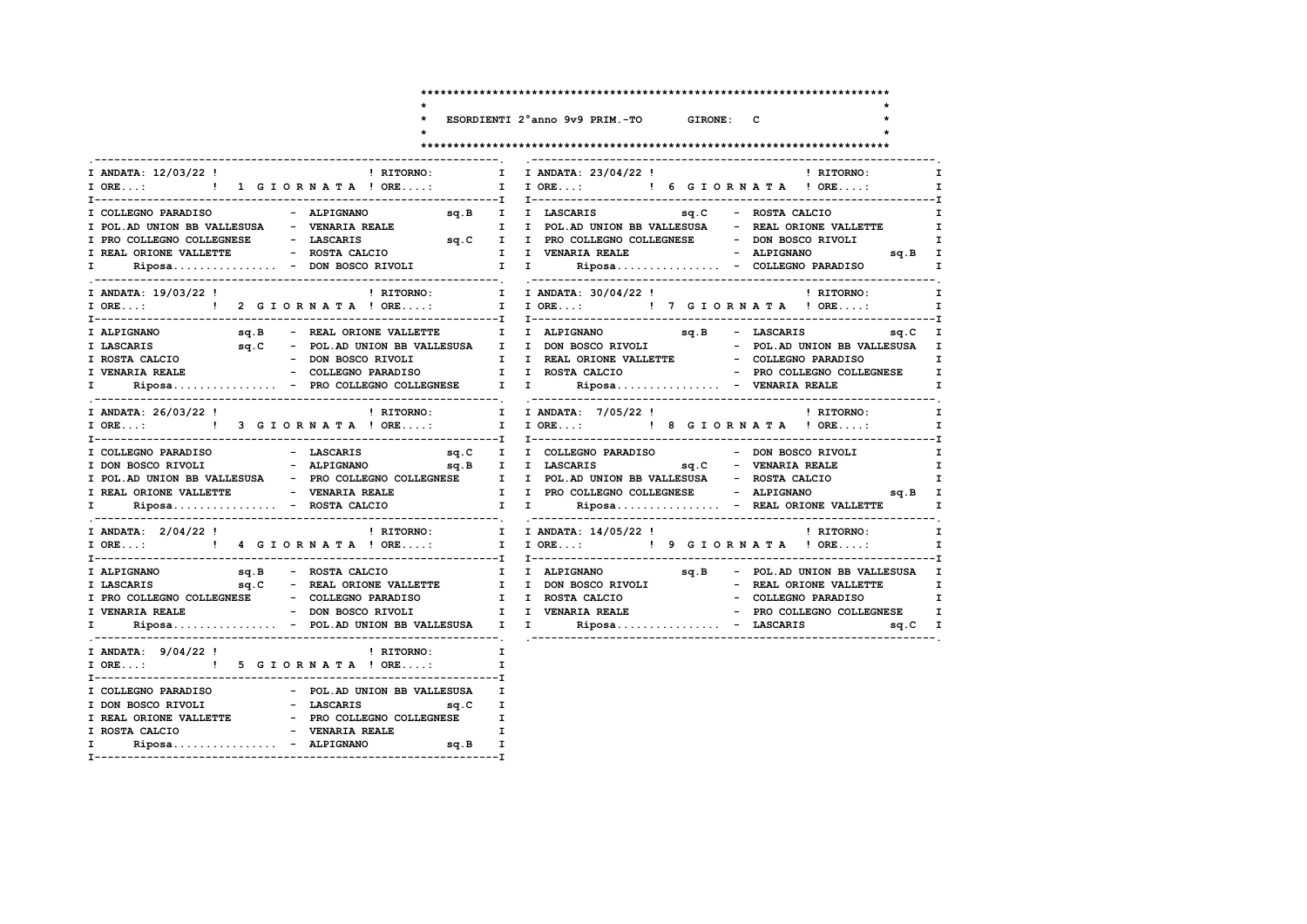|                                                                  |      | ** ELENCO CAMPI DA GIOCO **                 |                  |                       |  |                                    |  |
|------------------------------------------------------------------|------|---------------------------------------------|------------------|-----------------------|--|------------------------------------|--|
| COMITATO<br>PIEMONTE V.AOSTA   ** ESORDIENTI 2°anno 9v9 PRIM.-TO |      |                                             | <b>GIRONE: C</b> |                       |  |                                    |  |
| <b>SOCIETA'</b>                                                  |      | CAMPO! DENOMINAZIONE CAMPO                  |                  | LOCALITA' CAMPO       |  | ORA   INDIRIZZO                    |  |
| COLLEGNO PARADISO                                                |      | 206   SINTETICO ADB C11 "VESPUCCI" COLLEGNO |                  |                       |  | $1\,16:30$   VIA VESPUCCI 1        |  |
| POL.AD UNION BB VALLESUSA                                        |      | 100   LUIGI PORTIGLIATTI                    |                  | <b>BUSSOLENO</b>      |  | 14:30   VIA CASCINA DEL GALLO 2    |  |
| PRO COLLEGNO COLLEGNESE                                          |      | 207   BENDINI                               |                  | <b>COLLEGNO</b>       |  | 16:45   VIA ANTICA DI RIVOLI 15    |  |
| REAL ORIONE VALLETTE                                             |      | 656   SINTETICO "ZANCANARO"                 |                  | TORINO                |  | DOM   9:15   VIA DEI GLADIOLI 39/A |  |
| <b>ALPIGNANO</b>                                                 | sq.B | 13   ALLENDE                                |                  | <b>ALPIGNANO</b>      |  | $ 17:00 $ VIA MIGLIARONE, 12       |  |
| LASCARIS                                                         | sq.C | 6011   SINTETICO "SOFFIETTI B"              |                  | PIANEZZA              |  | $1.18:30$   VIA CLAVIERE 16        |  |
| ROSTA CALCIO                                                     |      | 474   COMUNALE                              |                  | <b>ROSTA</b>          |  | DOM   17:30   VIA PONATA 65        |  |
| <b>VENARIA REALE</b>                                             |      | 1161   SINTETICO "DON MOSSO 4"              |                  | <b>VENARIA REALE</b>  |  | DOM   10:00   VIA S.MARCHESE       |  |
| DON BOSCO RIVOLI                                                 |      | 1214 I DON BOSCO                            |                  | CASCINE VICA - RIVOLI |  | 16:30   VIA IVREA, 7               |  |
|                                                                  |      |                                             |                  |                       |  |                                    |  |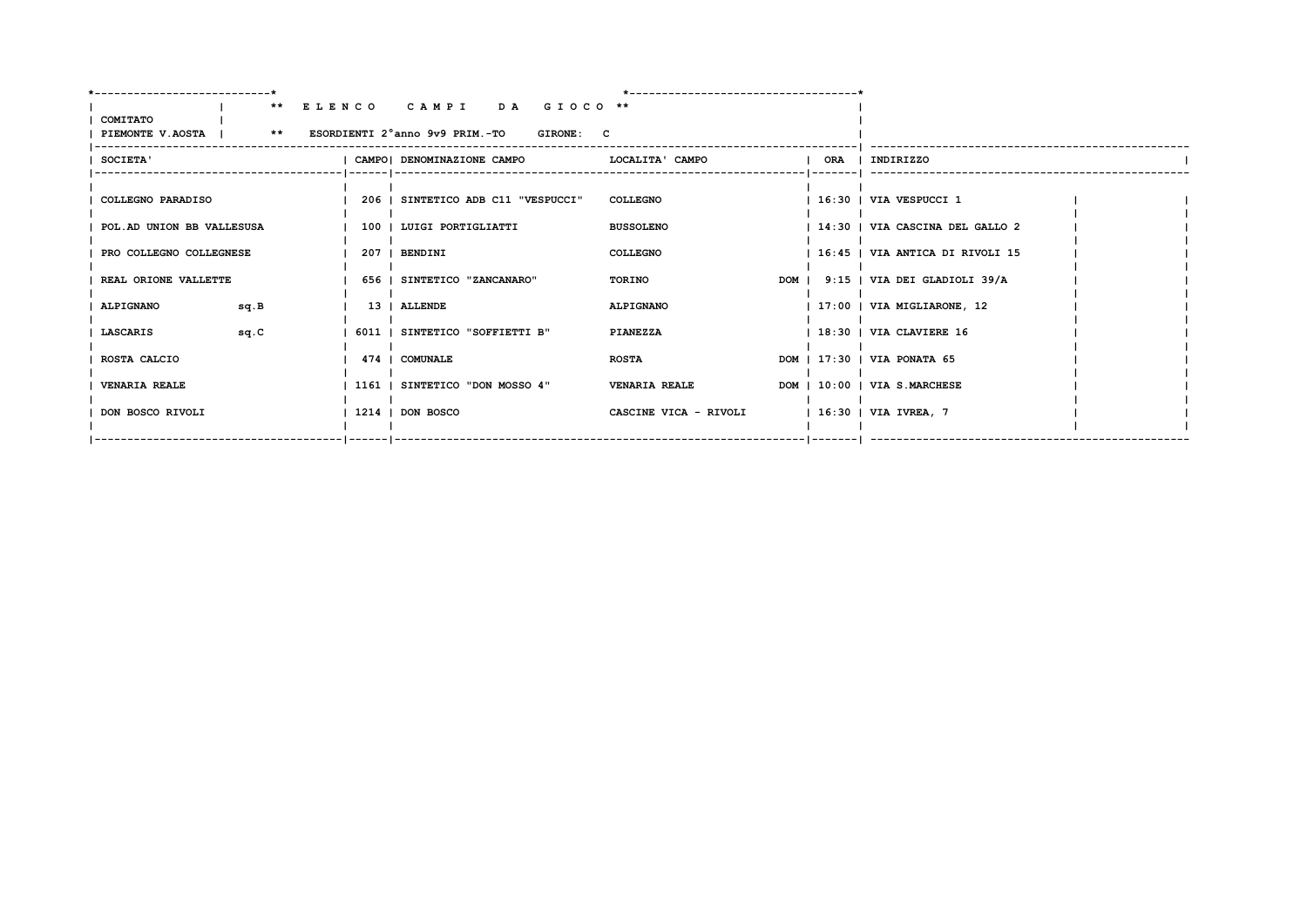$\ddot{\phantom{0}}$  $\star$ 

 $\star$ 

 $\mathbf{I}$  $\mathbf{I}$  $\mathbf{I}$  $\mathbf{I}$  $\mathbf{r}$ 

ESORDIENTI 2°anno 9v9 PRIM.-TO GIRONE: D

 $\mathbf{r}$ 

 $\star$ 

|                                                                                              |                                                                                                                                             | I ANDATA: 23/04/22 ! PHITORNO:<br>I                                                                                                                                                                                                                                                                                                                                |
|----------------------------------------------------------------------------------------------|---------------------------------------------------------------------------------------------------------------------------------------------|--------------------------------------------------------------------------------------------------------------------------------------------------------------------------------------------------------------------------------------------------------------------------------------------------------------------------------------------------------------------|
| I ORE: ! 1 G I O R N A T A ! ORE:                                                            |                                                                                                                                             | I I ORE: ! 6 G I O R N A T A ! ORE:<br>$\mathbf{I}$                                                                                                                                                                                                                                                                                                                |
| I PECETTO<br>I PSG SSDARL                                                                    | - SPORTING ORBASSANO SSDARL I I PSG SSDARL                                                                                                  | - JUVENTUS WOMEN T I NICHELINO HESPERIA - MIRAFIORI A.S.D.<br>$\mathbf{I}$ and $\mathbf{I}$<br>- JUVENTUS WOMEN<br>$\mathbf{I}$                                                                                                                                                                                                                                    |
| I ANDATA: 19/03/22 !                                                                         | ! RITORNO:                                                                                                                                  | I I ANDATA: 30/04/22!<br>! RITORNO:<br>$\mathbf{I}$<br>I ORE:  1 I ORE:  1 I ORE:  1 I ORE:  I I ORE:  I I ORE  I ORE  I ORE<br>$\mathbf{I}$                                                                                                                                                                                                                       |
| I CHISOLA CALCIO sq.B - PSG SSDARL<br>I JUVENTUS WOMEN<br>I MONCALIERI CALCIO 1953 - PECETTO |                                                                                                                                             | I I JUVENTUS WOMEN<br>- CHISOLA CALCIO sq.B I<br>$\mathbf{I}$<br>I LENCI POIRINO O.N.L.U.S. - NICHELINO HESPERIA I I MONCALIERI CALCIO 1953 - CHIERI Sq.B I<br>I I PECETTO<br>- NICHELINO HESPERIA 1<br>I SPORTING ORBASSANO SSDARL - MIRAFIORI A.S.D. I I SPORTING ORBASSANO SSDARL - LENCI POIRINO O.N.L.U.S. I                                                  |
| I ANDATA: 26/03/22 !                                                                         |                                                                                                                                             | ! RITORNO: I I ANDATA: 7/05/22 !<br>$\mathbf{I}$<br>! RITORNO:<br>$\mathbf{I}$                                                                                                                                                                                                                                                                                     |
| I JUVENTUS WOMEN<br>I NICHELINO HESPERIA<br>I PECETTO<br>I PSG SSDARL                        | - MONCALIERI CALCIO 1953 I I CHIERI<br>- SPORTING ORBASSANO SSDARL   I   I  NICHELINO HESPERIA<br>- LENCI POIRINO O.N.L.U.S. I I PSG SSDARL | sq.B - SPORTING ORBASSANO SSDARL I<br>- MONCALIERI CALCIO 1953 I<br>- PECETTO<br>$\mathbf{I}$                                                                                                                                                                                                                                                                      |
| I ANDATA: 2/04/22 !                                                                          |                                                                                                                                             |                                                                                                                                                                                                                                                                                                                                                                    |
| sq.B - PSG SSDARL<br>I CHIERI                                                                |                                                                                                                                             | I I CHISOLA CALCIO 5q.B - CHIERI 5q.B I<br>I CHISOLA CALCIO sq.B - PECETTO I I JUVENTUS WOMEN - LENCI POIRINO O.N.L.U.S. I I LENCI POIRINO O.N.L.U.S. I I MONCALIERI CALCIO 1953 - PSG SSDARL I I<br>- MIRAFIORI A.S.D.<br>$\mathbf{I}$<br>I SPORTING ORBASSANO SSDARL - MONCALIERI CALCIO 1953 I I SPORTING ORBASSANO SSDARL - NICHELINO HESPERIA<br>$\mathbf{I}$ |
| I ORE: ! 5 G I O R N A T A ! ORE:                                                            | I ANDATA: $9/04/22$ ! (RITORNO: I                                                                                                           | $\mathbf{I}$                                                                                                                                                                                                                                                                                                                                                       |
| I JUVENTUS WOMEN<br>I MIRAFIORI A.S.D.<br>I PECETTO<br>I PSG SSDARL                          | sq.B<br>I MONCALIERI CALCIO 1953 - CHISOLA CALCIO sq.B I<br>- LENCI POIRINO O.N.L.U.S. I<br>- NICHELINO HESPERIA                            | $\mathbf I$<br>$\mathbf{I}$<br>$\mathbf{I}$                                                                                                                                                                                                                                                                                                                        |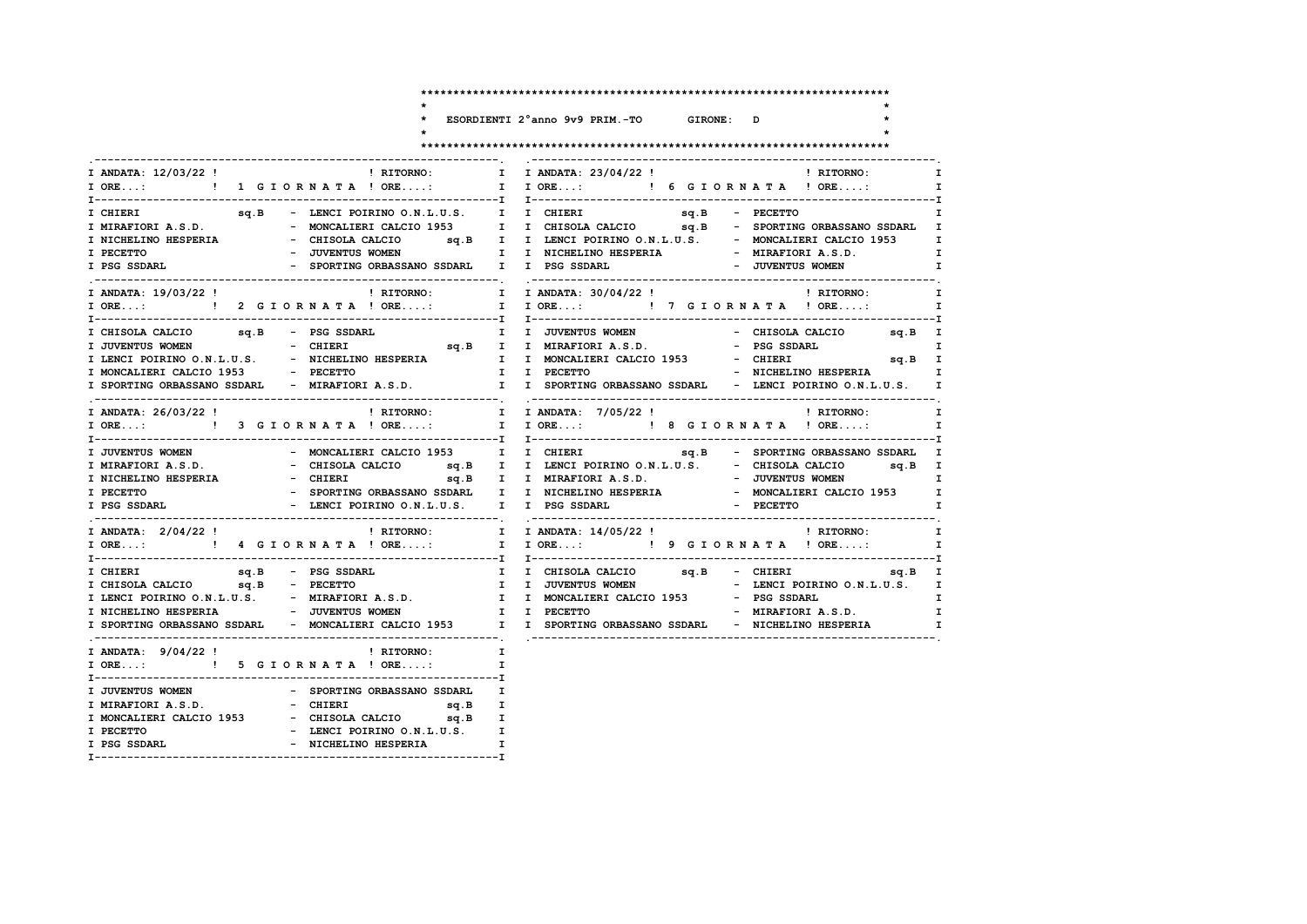| -----------------------   |      |                                                                   |                            |                                        |  |
|---------------------------|------|-------------------------------------------------------------------|----------------------------|----------------------------------------|--|
|                           |      | ** ELENCO CAMPI DA GIOCO **                                       |                            |                                        |  |
| <b>COMITATO</b>           |      |                                                                   |                            |                                        |  |
|                           |      | PIEMONTE V.AOSTA   ** ESORDIENTI 2°anno 9v9 PRIM.-TO<br>GIRONE: D |                            |                                        |  |
| <b>SOCIETA'</b>           |      | CAMPO   DENOMINAZIONE CAMPO   LOCALITA ' CAMPO                    |                            | ORA   INDIRIZZO                        |  |
|                           |      |                                                                   |                            |                                        |  |
| CHIERI                    | sq.B | 970   SINTETICO "ROSATO"                                          | CHIERI                     | DOM   14:30   STRADA ANDEZENO 76       |  |
| MIRAFIORI A.S.D.          |      | 695   SINTETICO "MONTEPONI"                                       | TORINO                     | 14:00   VIA LUDOVICO GEYMONAT 11       |  |
| NICHELINO HESPERIA        |      | 366   GIORGIO FERRINI                                             | NICHELINO                  | $\vert$ 17:00 $\vert$ VIA PRUNOTTO 17  |  |
| PECETTO                   |      | 403   GIORGIO FERRINI                                             | PECETTO TORINESE           | 15:00   VIA BUSELLO - ZONA TRE VIE     |  |
| PSG SSDARL                |      | 418   FERRINI                                                     | <b>PINO TORINESE</b>       | DOM   10:30   VIA VALLE MIGLIORETTI 36 |  |
|                           |      |                                                                   |                            |                                        |  |
| CHISOLA CALCIO            | sq.B | 909   SINTETICO "DINO MAROLA"                                     | <b>VINOVO</b>              | DOM   17:00   VIA DEL CASTELLO, 3      |  |
| <b>JUVENTUS WOMEN</b>     |      | 1278   SINTETICO "GARINO"                                         | GARINO - VINOVO            | $1.18:00$   VIA SOTTI 22               |  |
| LENCI POIRINO O.N.L.U.S.  |      | 425   COMUNALE                                                    | POIRINO                    | DOM   14:30   VIA FONTE ANTICO 16      |  |
| MONCALIERI CALCIO 1953    |      | 340 I TESTONA                                                     | MONCALIERI BORGATA TESTONA | 16:30   STRADA REVIGLIASCO 86          |  |
|                           |      |                                                                   |                            |                                        |  |
| SPORTING ORBASSANO SSDARL |      | 9054   SINTETICO ADB C9 ORBASSANO N.3 ORBASSANO                   |                            | 14:30   VIA GOZZANO 11                 |  |
|                           |      |                                                                   |                            |                                        |  |
|                           |      |                                                                   |                            |                                        |  |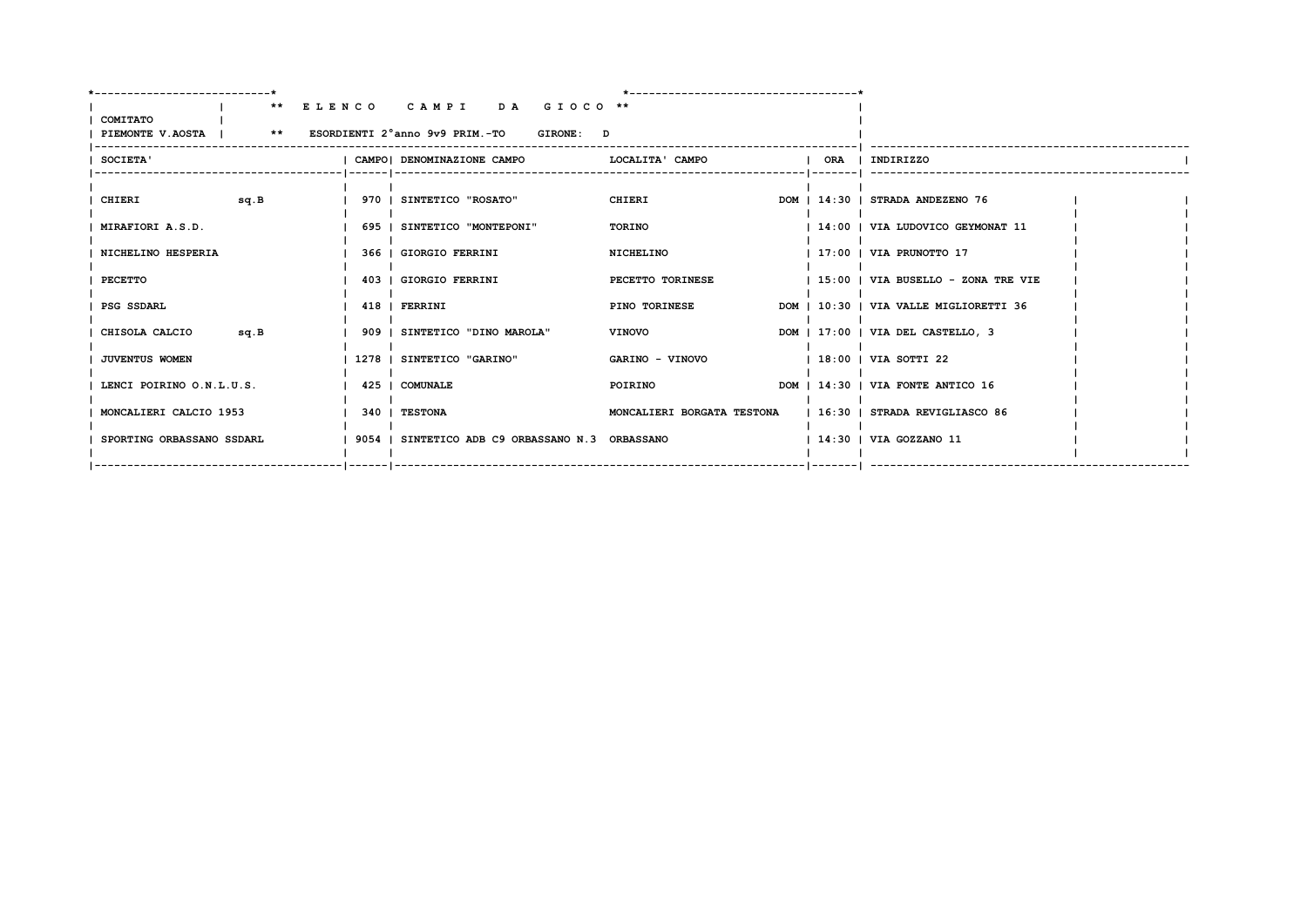ESORDIENTI 2°anno 9v9 PRIM.-TO GIRONE: E

 $\ddot{\phantom{0}}$  $\star$ 

 $\star$ 

 $\mathbf{I}$  $\mathbf{I}$  $\mathbf{I}$  $\mathbf{I}$  $\mathbf{T}$ 

### 

| I ANDATA: 12/03/22 !                                                                        |  | ! RITORNO:                                            |                                                | I ANDATA: 23/04/22 ! PHITORNO:<br>$\mathbf{I}$                                                                                                                                             |
|---------------------------------------------------------------------------------------------|--|-------------------------------------------------------|------------------------------------------------|--------------------------------------------------------------------------------------------------------------------------------------------------------------------------------------------|
| $I$ ORE:                                                                                    |  | ! 1 GIORNATA ! ORE:                                   |                                                | I IORE: ! 6 GIORNATA ! ORE:                                                                                                                                                                |
|                                                                                             |  |                                                       |                                                | $sq.B$ I                                                                                                                                                                                   |
|                                                                                             |  |                                                       |                                                | I BEPPE VIOLA CALCIO - POZZOMAINA S.R.L. S.Ssq.B I I BEPPE VIOLA CALCIO - CENTROCAMPO                                                                                                      |
|                                                                                             |  |                                                       |                                                |                                                                                                                                                                                            |
|                                                                                             |  |                                                       |                                                | I CENTROCAMPO - CENISIA A R.L. sq.B I I POZZOMAINA S.R.L. S.Ssq.B - VIANNEY<br>I MIRAFIORI A.S.D. sq.B - CIT TURIN LDE sq.B I I SAN GIORGIO TORINO - CENISIA A R.L. sq.B I                 |
| I VANCHIGLIA 1915 sq.B - VIANNEY                                                            |  |                                                       |                                                | I I VANCHIGLIA 1915 sq.B - CIT TURIN LDE sq.B I                                                                                                                                            |
|                                                                                             |  |                                                       |                                                |                                                                                                                                                                                            |
| I ANDATA: 19/03/22 !                                                                        |  | ! RITORNO:                                            |                                                | I ANDATA: 30/04/22 !<br>$\mathbf{I}$<br>! RITORNO:                                                                                                                                         |
|                                                                                             |  |                                                       |                                                | I ORE:  1 I ORE:  1 I ORE:  1 I ORE:  I I ORE:  I I ORE:  I I ORE:                                                                                                                         |
|                                                                                             |  |                                                       |                                                |                                                                                                                                                                                            |
|                                                                                             |  |                                                       |                                                |                                                                                                                                                                                            |
|                                                                                             |  |                                                       |                                                |                                                                                                                                                                                            |
|                                                                                             |  |                                                       |                                                | 1 UIT TURIN LDE 59.B - BACIGALUPO 59.B I I CENTROCAMPO - VANCHIGLIA 1915 59.B I POZZOMAINA S.R.L. S.SS9.B I POZZOMAINA S.R.L. S.SS9.B I SAN GIORGIO TORINO - WANCHIGLIA 1915 59.B I        |
|                                                                                             |  |                                                       |                                                |                                                                                                                                                                                            |
|                                                                                             |  |                                                       |                                                |                                                                                                                                                                                            |
| I ANDATA: 26/03/22 !                                                                        |  |                                                       |                                                | ! RITORNO:<br>! RITORNO: I I ANDATA: 7/05/22 !                                                                                                                                             |
|                                                                                             |  |                                                       |                                                | I ORE: ! 3 GIORNATA ! ORE: I I ORE: ! 8 GIORNATA ! ORE:                                                                                                                                    |
|                                                                                             |  |                                                       |                                                |                                                                                                                                                                                            |
|                                                                                             |  |                                                       |                                                | sq.B - VIANNEY                                                                                                                                                                             |
|                                                                                             |  |                                                       |                                                |                                                                                                                                                                                            |
|                                                                                             |  |                                                       |                                                |                                                                                                                                                                                            |
|                                                                                             |  |                                                       |                                                |                                                                                                                                                                                            |
|                                                                                             |  |                                                       | $\mathbf{I}$ and $\mathbf{I}$ and $\mathbf{I}$ | I VANCHIGLIA 1915 sq.B - MIRAFIORI A.S.D. sq.B I                                                                                                                                           |
| I ANDATA: 2/04/22 !                                                                         |  | ! RITORNO: I                                          |                                                | I ANDATA: 14/05/22 !<br>! RITORNO:                                                                                                                                                         |
|                                                                                             |  |                                                       |                                                | I ORE:  1 I ORE: I I ORE:  1 I ORE I ORE: I P G I OR N A T A ! ORE<br>$\mathbf{I}$                                                                                                         |
|                                                                                             |  |                                                       |                                                | I BACIGALUPO sq.B - VANCHIGLIA 1915 sq.B I I CENISIA A R.L. sq.B - VANCHIGLIA 1915 sq.B I                                                                                                  |
|                                                                                             |  |                                                       |                                                |                                                                                                                                                                                            |
|                                                                                             |  |                                                       |                                                | I BEPPE VIOLA CALCIO – CIT TURIN LDE sq.B I I CIT TURIN LDE sq.B – SAN GIORGIO TORINO I<br>I POZZOMAINA S.R.L. S.Ssq.B – MIRAFIORI A.S.D. sq.B I I MIRAFIORI A.S.D. sq.B – CENTROCAMPO I I |
|                                                                                             |  |                                                       |                                                |                                                                                                                                                                                            |
| <b>I VIANNEY</b>                                                                            |  | - CENISIA AR.L. sq.B I I VIANNEY                      |                                                | - BEPPE VIOLA CALCIO I                                                                                                                                                                     |
|                                                                                             |  |                                                       |                                                |                                                                                                                                                                                            |
| I ANDATA: 9/04/22!                                                                          |  | <b>Example 18 INCORDING:</b>                          |                                                | $\mathbf{I}$                                                                                                                                                                               |
|                                                                                             |  | I ORE: ! 5 G I O R N A T A ! ORE:                     |                                                | $\mathbf{I}$                                                                                                                                                                               |
|                                                                                             |  | I CENISIA A R.L. $sq.B$ - POZZOMAINA S.R.L. S.Ssq.B I |                                                |                                                                                                                                                                                            |
|                                                                                             |  | sq.B I<br>- BACIGALUPO                                |                                                |                                                                                                                                                                                            |
|                                                                                             |  |                                                       |                                                | $\mathbf{I}$                                                                                                                                                                               |
|                                                                                             |  |                                                       | $\mathbf{I}$                                   |                                                                                                                                                                                            |
| I MIRAFIORI A.S.D. sq.B - SAN GIORGIO TORINO<br>I VANCHIGLIA 1915 sq.B - BEPPE VIOLA CALCIO |  |                                                       |                                                | I                                                                                                                                                                                          |
|                                                                                             |  |                                                       |                                                |                                                                                                                                                                                            |
|                                                                                             |  |                                                       |                                                |                                                                                                                                                                                            |

 $\mathbf{r}$ 

 $\star$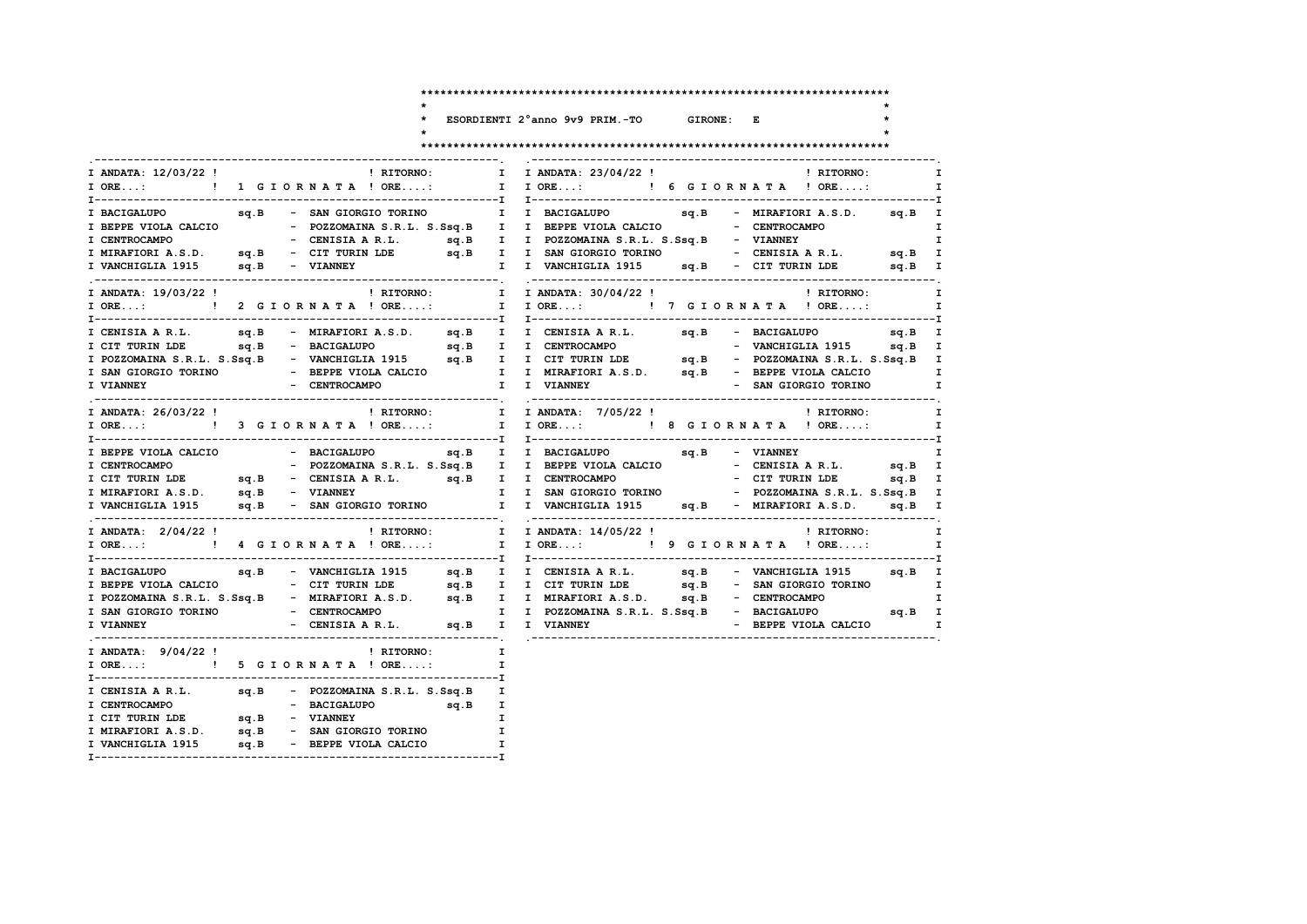| COMITATO<br>PIEMONTE V.AOSTA   ** ESORDIENTI 2°anno 9v9 PRIM.-TO GIRONE: E | ** ELENCO CAMPI DA GIOCO **      |                 |  |                                        |  |
|----------------------------------------------------------------------------|----------------------------------|-----------------|--|----------------------------------------|--|
| SOCIETA'                                                                   | CAMPO! DENOMINAZIONE CAMPO       | LOCALITA' CAMPO |  | ORA   INDIRIZZO                        |  |
| sq.B<br><b>BACIGALUPO</b>                                                  | 2368   SINTETICO "PASSO BUOLE A" | TORINO          |  | DOM   9:15   VIA BOSSOLI 76/B          |  |
| BEPPE VIOLA CALCIO                                                         | 676   SINTETICO "BEPPE VIOLA"    | TORINO          |  | DOM   17:00   VIA PALATUCCI 12         |  |
| <b>CENTROCAMPO</b>                                                         | 684   SINTETICO "CENTROCAMPO"    | TORINO          |  | $1.16:00$   VIA PETRELLA 40            |  |
| MIRAFIORI A.S.D.<br>sq.B                                                   | 695   SINTETICO "MONTEPONI"      | TORINO          |  | DOM   16:45   VIA LUDOVICO GEYMONAT 11 |  |
| VANCHIGLIA 1915<br>sq.B                                                    | 641   SINTETICO "GASPARE TALLIA" | TORINO          |  | DOM   16:00   VIA E.RAGAZZONI 2        |  |
| CENISIA A R.L.<br>sq.B                                                     | 654   SINTETICO "CENISIA"        | TORINO          |  | DOM   9:30   VIA REVELLO               |  |
| CIT TURIN LDE<br>sq.B                                                      | 636   SINTETICO "CIT TURIN"      | TORINO          |  | DOM   11:00   CORSO FERRUCCI 63        |  |
| POZZOMAINA S.R.L. S.Ssq.B                                                  | 673   SINTETICO "POZZOMAINA"     | TORINO          |  | DOM   9:30   VIA MONTE ORTIGARA 78     |  |
| SAN GIORGIO TORINO                                                         | 674   SINTETICO "NITTI"          | TORINO          |  | DOM   9:30   VIA NITTI 6               |  |
| <b>VIANNEY</b>                                                             | 1460   SINTETICO "VIANNEY"       | TORINO          |  | $1.16:30$   VIA GIANELLI 8             |  |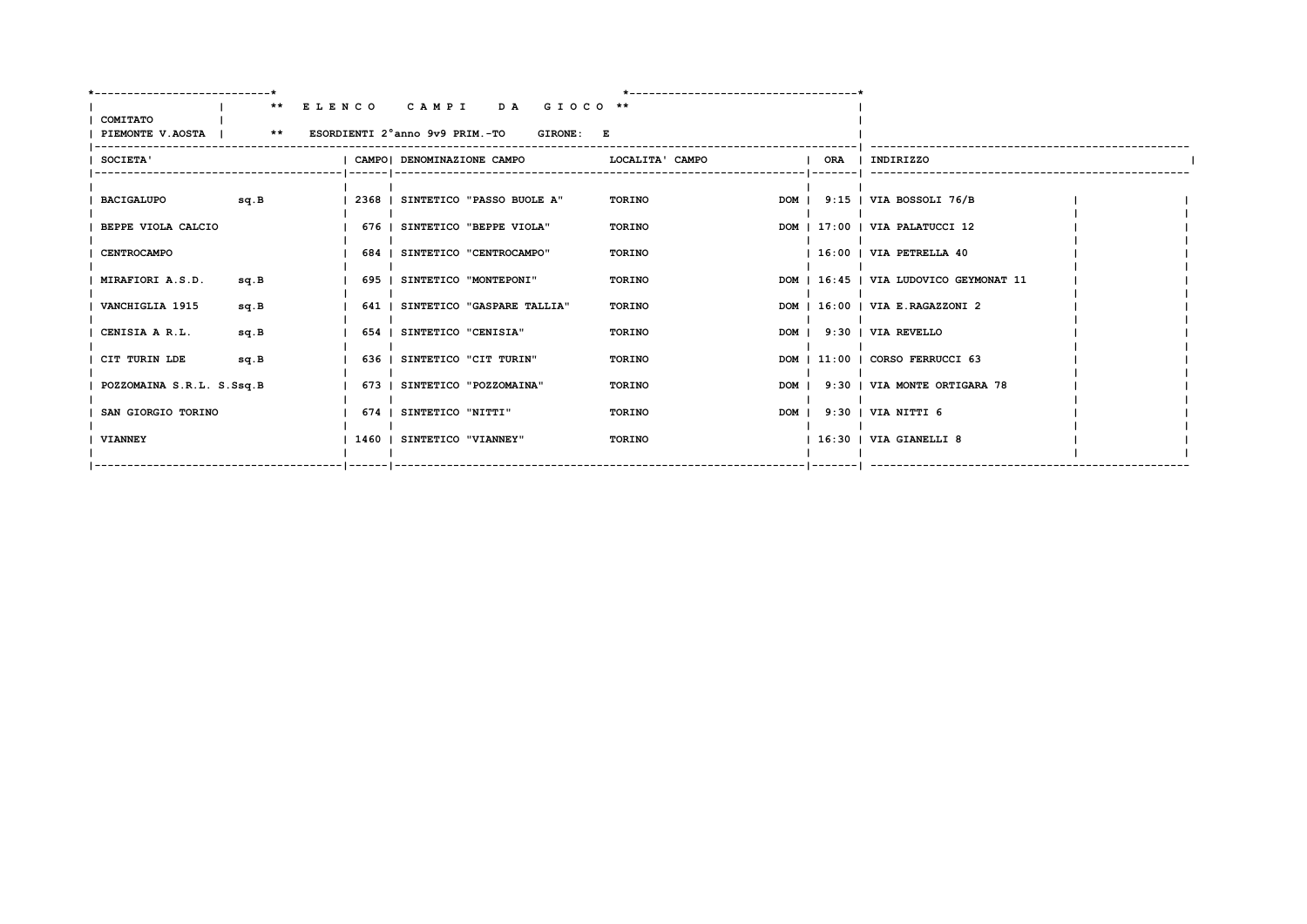ESORDIENTI 2°anno 9v9 PRIM.-TO GIRONE: F

 $\star$ 

 $\star$ 

 $\star$ 

#### 

 $\ddot{\phantom{0}}$  $\star$ 

| I ANDATA: 12/03/22 !                                                                      | ! RITORNO:<br>I ORE: ! 1 G I OR N A T A ! ORE:                                                                                                |                                    | I I ANDATA: 23/04/22 !<br>! RITORNO:<br>I I ORE: ! 6 G I OR N A T A ! ORE:                                                                                                                                                                                              | I<br>$\mathbf{I}$                                                 |
|-------------------------------------------------------------------------------------------|-----------------------------------------------------------------------------------------------------------------------------------------------|------------------------------------|-------------------------------------------------------------------------------------------------------------------------------------------------------------------------------------------------------------------------------------------------------------------------|-------------------------------------------------------------------|
|                                                                                           | I BORGARO NOBIS 1965 sq.B - PRO EUREKA sq.B I I CALCIO LEINI<br>I SAN GALLO SETTIMO - CASELLE CALCIO                                          |                                    | - GASSINOSANRAFFAELE<br>I I CALCIO SETTIMO<br>- MAPPANESE<br>I I SAN GALLO SETTIMO<br>- PRO EUREKA sq.B I<br>- CASELLE CALCIO<br>I I SANMAURO                                                                                                                           | $\mathbf{I}$<br>I<br>$\mathbf I$                                  |
| I VOLPIANO<br>I ANDATA: 19/03/22 !                                                        | - CALCIO SETTIMO                                                                                                                              |                                    | I I VOLPIANO<br>- BORGARO NOBIS 1965 sq.B I<br>! RITORNO: [ I ANDATA: 30/04/22 !<br><b>EXECUTE:</b> RITORNO:<br>IORE: 1   2 GIORNATA ! ORE: I IORE: 1   7 GIORNATA ! ORE:                                                                                               | I<br>$\mathbf{I}$                                                 |
| I CALCIO SETTIMO<br>I CASELLE CALCIO<br>I MAPPANESE<br>I PRO EUREKA<br><b>I SANMAURO</b>  | - CALCIO LEINI<br>- GASSINOSANRAFFAELE             I  I CASELLE CALCIO<br>- VOLPIANO<br>- SAN GALLO SETTIMO<br>sq.B - VOLPIANO<br>SAN GALLO - |                                    | I I BORGARO NOBIS 1965 sq.B - CALCIO LEINI<br>$\mathbf{I}$<br>- CALCIO SETTIMO<br>$\mathbf{I}$<br>- BORGARO NOBIS 1965 sq.B I I GASSINOSANRAFFAELE - SAN GALLO SETTIMO<br>I I MAPPANESE<br>- VOLPIANO                                                                   | $\mathbf{I}$<br>I<br>I.                                           |
| I ANDATA: 26/03/22 !                                                                      |                                                                                                                                               |                                    | ! RITORNO: I I ANDATA: 7/05/22 !<br>! RITORNO:                                                                                                                                                                                                                          | $\mathbf{I}$<br>$\mathbf{I}$                                      |
| I CALCIO LEINI<br>I GASSINOSANRAFFAELE - SANMAURO                                         | - VOLPIANO<br>I PRO EUREKA sq.B - MAPPANESE                                                                                                   |                                    | I BORGARO NOBIS 1965 sq.B - CASELLE CALCIO         I I CALCIO LEINI                          MAPPANESE<br>I I CALCIO SETTIMO<br>- SANMAURO<br>I I GASSINOSANRAFFAELE<br>- PRO EUREKA sq.B I<br>I I SAN GALLO SETTIMO<br>- BORGARO NOBIS 1965 sq.B I<br>- CASELLE CALCIO | I<br>$\mathbf{I}$<br>I.                                           |
| I ANDATA: 2/04/22 !                                                                       |                                                                                                                                               |                                    | ! RITORNO: I I ANDATA: 14/05/22 !<br>! RITORNO:<br>$\mathbf{I}$                                                                                                                                                                                                         | $\mathbf I$                                                       |
| I CALCIO LEINI<br>I CALCIO SETTIMO<br>I CASELLE CALCIO<br><b>I SANMAURO</b><br>I VOLPIANO | - MAPPANESE<br>- SAN GALLO SETTIMO                                                                                                            |                                    | - SAN GALLO SETTIMO<br>- BORGARO NOBIS 1965 sq.B I I PRO EUREKA sq.B - CALCIO SETTIMO<br>I I SANMAURO<br>- VOLPIANO                                                                                                                                                     | $\mathbf{I}$<br>$\mathbf{I}$<br>$\mathbf{I}$<br>I<br>$\mathbf{I}$ |
|                                                                                           | I ANDATA: $9/04/22$ ! RITORNO:<br>I ORE: ! 5 G I O R N A T A ! ORE:                                                                           | $\mathbf{I}$ and $\mathbf{I}$<br>I |                                                                                                                                                                                                                                                                         |                                                                   |
| I GASSINOSANRAFFAELE<br>I MAPPANESE<br><b>I PRO EUREKA</b>                                | I BORGARO NOBIS 1965 sq.B - CALCIO SETTIMO<br>- VOLPIANO<br>- SANMAURO<br>- CASELLE CALCIO<br>sq.B                                            | I.<br>I.                           | I<br>$\mathbf{I}$                                                                                                                                                                                                                                                       |                                                                   |

 $\mathbf{I}$ 

I SAN GALLO SETTIMO - CALCIO LEINI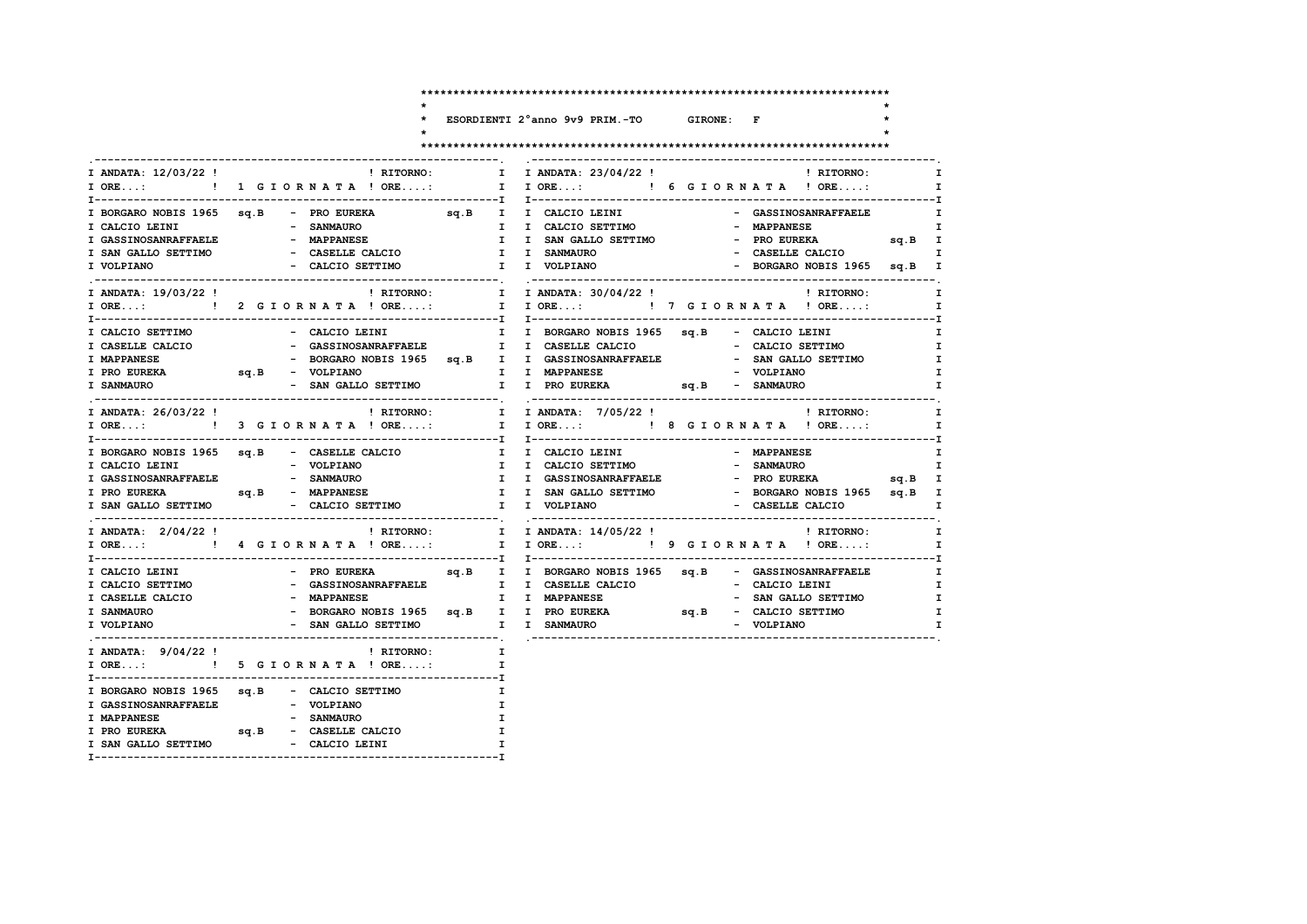| COMITATO<br>PIEMONTE V.AOSTA   ** ESORDIENTI 2°anno 9v9 PRIM.-TO GIRONE: F | ** ELENCO CAMPI DA GIOCO **                            |                         |                                            |  |
|----------------------------------------------------------------------------|--------------------------------------------------------|-------------------------|--------------------------------------------|--|
| SOCIETA'                                                                   | I CAMPOI DENOMINAZIONE CAMPO                           | LOCALITA' CAMPO         | ORA   INDIRIZZO                            |  |
| BORGARO NOBIS 1965 sq.B                                                    | 1204   SINTETICO "MAGGIONI" BORGARO TORINESE           |                         | $\vert$ 15:45 $\vert$ VIA S.CRISTINA 9     |  |
| CALCIO LEINI                                                               | 9090   SINTETICO ADB C9 CITTADELLA C LEINI             |                         | 16:00   VIA CARLO GREMO, 59                |  |
| <b>GASSINOSANRAFFAELE</b>                                                  | 4001   SINTETICO "BERTOLINI"                           | <b>GASSINO TORINESE</b> | $16:30$ $VIA$ $DIAZ$                       |  |
| SAN GALLO SETTIMO                                                          | 1003   STARFIVE C7 ADB                                 | <b>SETTIMO TORINESE</b> | 16:40   VIA ROSA DI LUXEMBURG, 5           |  |
| VOLPIANO                                                                   | 4000   SINTETICO "BERTOLOTTI"                          | VOLPIANO                | $1.18:15$   VIA SAN GRATO 5                |  |
| CALCIO SETTIMO                                                             | 899   PRIMO LEVI                                       | SETTIMO TORINESE        | DOM   11:00   VIA PRIMO LEVI, 6            |  |
| CASELLE CALCIO                                                             | 146   COMUNALE "N.1" ERBA NATURALE                     | CASELLE T.SE            | $1\,15:00$   VIA ALLE FABBRICHE, $127/129$ |  |
| <b>MAPPANESE</b>                                                           | 4125   COMUNALE B                                      | <b>MAPPANO</b>          | $1.16:00$   VIA GALVANI 48                 |  |
| PRO EUREKA<br>sq.B                                                         | <b>1 522 1 GUIDO SATTIN</b>                            | SETTIMO TORINESE        | 15:00   VIA TORINO 89                      |  |
| <b>SANMAURO</b>                                                            | 501   SINTETICO "PARCO EINAUDI N°2" SAN MAURO TORINESE |                         | 17:00   PARCO LUIGI EINAUDI                |  |
|                                                                            |                                                        |                         |                                            |  |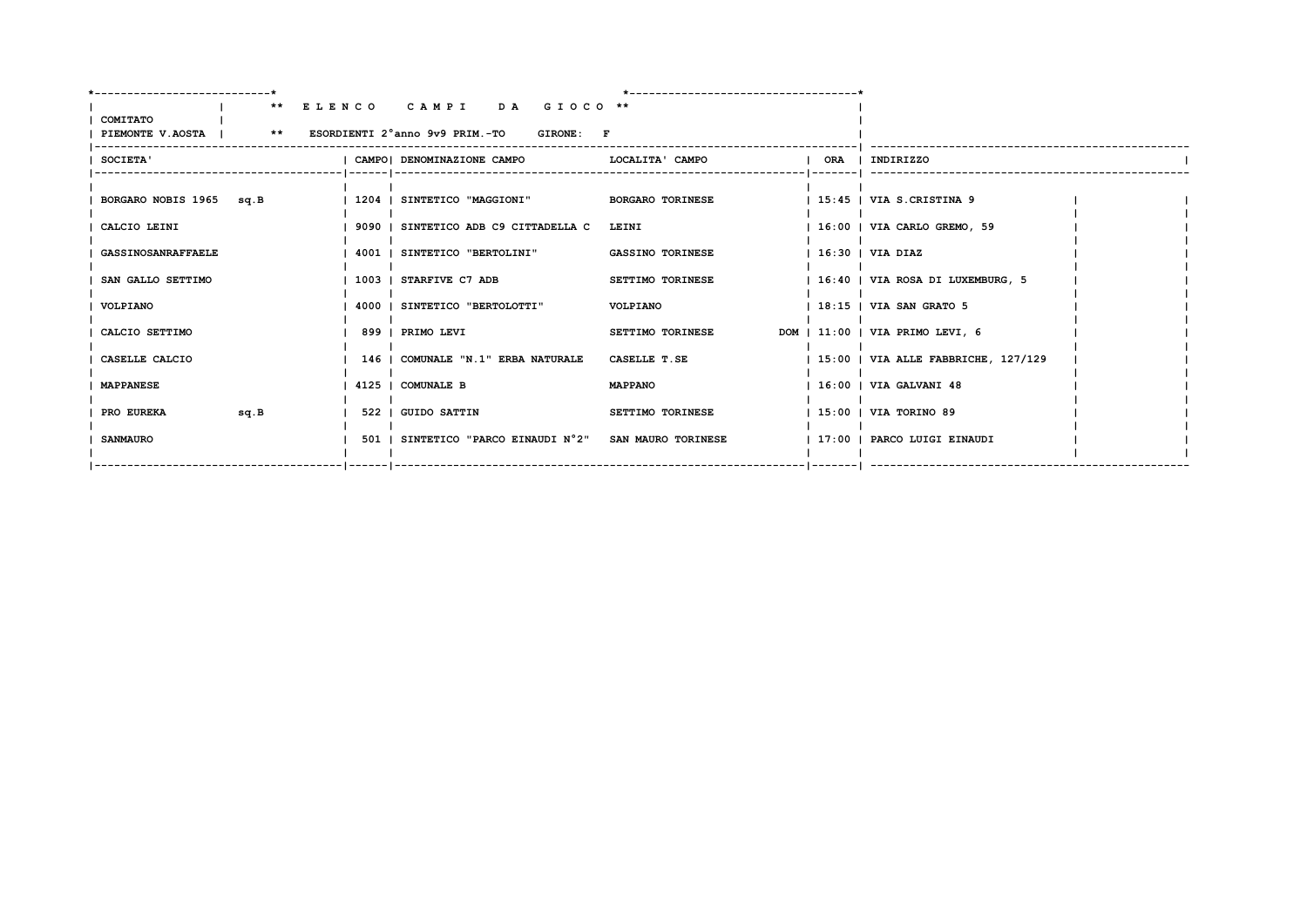ESORDIENTI 2°anno 9v9 PRIM.-TO

## GIRONE: G

 $\star$ 

 $\star$ 

 $\star$ 

> $\mathbf{T}$  $\mathbf{T}$

> $\mathbf{I}$  $\mathbf{I}$  $\mathbf{I}$  $\mathbf{I}$  $\mathbf I$

 $\mathbf I$  $\mathbf{T}$  $\mathbf{I}$  $\mathbf{I}$  $\mathbf{I}$ 

 $\mathbf{I}$  $\mathbf{I}$ 

 $\mathbf{I}$  $\mathbf{I}$  $\mathbf{I}$  $\mathbf{I}$  $\mathbf{I}$ 

#### 

| I ANDATA: 12/03/22 !                     |                | ! RITORNO:                                           | $\mathbf{I}$ | I ANDATA: 23/04/22 !<br>! RITORNO:                                                                                                     |                       |
|------------------------------------------|----------------|------------------------------------------------------|--------------|----------------------------------------------------------------------------------------------------------------------------------------|-----------------------|
| $I$ ORE:                                 |                | ! 1 GIORNATA ! ORE:                                  | $\mathbf{I}$ | $I$ ORE:<br>! 6 GIORNATA ! ORE:                                                                                                        |                       |
|                                          |                | I COLLEGNO PARADISO sq.B - GASSINOSANRAFFAELE sq.B I |              | I COLLEGNO PARADISO sq.B - CALCIO SETTIMO                                                                                              | --------I<br>$sq.B$ I |
| I LASCARIS                               |                |                                                      |              | sq.B I I GASSINOSANRAFFAELE sq.B - VENARIA REALE                                                                                       | sq.B I                |
| I LUCENTO                                |                |                                                      |              | $sq.B$ - LUCENTO                                                                                                                       | sq.B I                |
| I ROSTA CALCIO                           |                | sq.B - VOLPIANO                                      |              | sq.B I I VOLPIANO<br>$sq.B$ - PIANEZZA                                                                                                 | sq.B I                |
| I.                                       |                | $Riposa$ - CALCIO SETTIMO $sq.B$                     |              | $I$ $I$<br>$Riposa$ - LASCARIS                                                                                                         | $sq.B$ I              |
| I ANDATA: 19/03/22 !                     |                | ! RITORNO:                                           |              | I ANDATA: 30/04/22 !<br>! RITORNO:                                                                                                     |                       |
|                                          |                | I ORE: ! 2 G I ORNATA ! ORE:                         |              | I I ORE: ! 7 G I OR N A T A ! ORE:                                                                                                     |                       |
| I GASSINOSANRAFFAELE sq.B - ROSTA CALCIO |                |                                                      |              | sq.B - ROSTA CALCIO<br>sq.B I I CALCIO SETTIMO                                                                                         | sq.B I                |
| I PIANEZZA                               | sq.B - LUCENTO |                                                      |              | sq.B I I LUCENTO<br>sq.B - LASCARIS                                                                                                    | sq.B I                |
| I VENARIA REALE                          |                |                                                      |              |                                                                                                                                        |                       |
| I VOLPIANO                               |                | sq.B - LASCARIS                                      |              | sq.B I I VENARIA REALE 5q.B - COLLEGNO PARADISO                                                                                        | sq.B I                |
| I i                                      |                |                                                      |              | Riposa - COLLEGNO PARADISO sq.B I I Riposa - VOLPIANO                                                                                  | sq.B I                |
| I ANDATA: 26/03/22 !                     |                | ! RITORNO: I                                         |              | I ANDATA: 7/05/22 !<br>! RITORNO:                                                                                                      |                       |
|                                          |                | I ORE: ! 3 G I OR N A T A ! ORE: I                   |              | I ORE: ! 8 G I O R N A T A ! ORE:                                                                                                      |                       |
| I CALCIO SETTIMO                         |                | sq.B - PIANEZZA                                      |              | sq.B I I COLLEGNO-PARADISO sq.B - PIANEZZA                                                                                             | sq.B I                |
|                                          |                |                                                      |              |                                                                                                                                        | sq.B I                |
|                                          |                |                                                      |              |                                                                                                                                        | sq.B I                |
|                                          |                |                                                      |              |                                                                                                                                        | sq.B I                |
|                                          |                | Riposa - VENARIA REALE sq.B I                        |              | $\mathbf{I}$ and $\mathbf{I}$<br>$Riposa$ - LUCENTO                                                                                    | sq.B I                |
| I ANDATA: 2/04/22 !                      |                | ! RITORNO: I                                         |              | I ANDATA: 14/05/22 !<br>! RITORNO:                                                                                                     |                       |
|                                          |                |                                                      |              | I ORE:  1 ORE:  1 I ORE:  1 I ORE:  1 I ORE:  1 I ORE:  1 I ORE  1 ORE                                                                 |                       |
| I COLLEGNO PARADISO sq.B - LASCARIS      |                |                                                      | sq.B I       | sq.B - LUCENTO<br>I CALCIO SETTIMO<br>sq.B I                                                                                           |                       |
| I GASSINOSANRAFFAELE sq.B                |                |                                                      |              |                                                                                                                                        |                       |
| sq.B<br>I PIANEZZA                       |                |                                                      |              |                                                                                                                                        |                       |
| I VOLPIANO sq.B                          |                | - CALCIO SETTIMO sq.B I I VOLPIANO                   |              | sq.B - COLLEGNO PARADISO                                                                                                               | sq.B I                |
| $\mathbf{I}$ and $\mathbf{I}$            |                |                                                      |              | $\verb Riposa{}{}{}{}{} = \verb ROSTA CALCIO{} \verb sq.B{} I   I \verb   Riposa{}{}{}{} - \verb GASSINOSANRAFFAELE{} \verb sq.B{} I $ |                       |
| I ANDATA: 9/04/22!                       |                | <b>Example 18 INCREDICE:</b> RITORNO:                | $\mathbf I$  |                                                                                                                                        |                       |
|                                          |                | I ORE: ! 5 G I O R N A T A ! ORE:                    | $\mathbf{I}$ |                                                                                                                                        |                       |
|                                          |                |                                                      |              |                                                                                                                                        |                       |
|                                          |                |                                                      |              |                                                                                                                                        |                       |
|                                          |                |                                                      |              |                                                                                                                                        |                       |
|                                          |                |                                                      |              |                                                                                                                                        |                       |
|                                          |                |                                                      |              |                                                                                                                                        |                       |

 $\star$ 

 $\ddot{\phantom{0}}$ 

 $\star$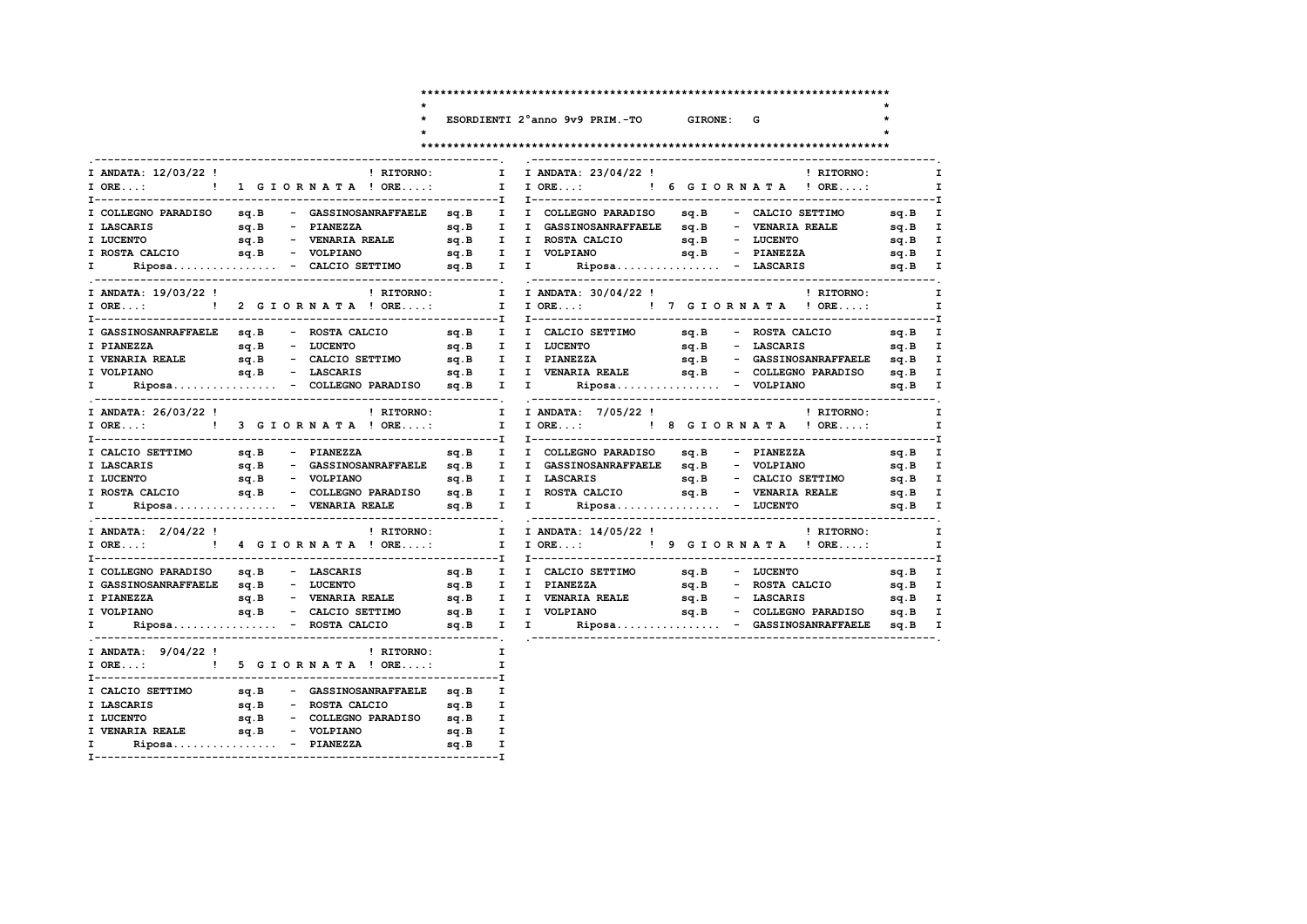|                                                                  |      |                          | ** ELENCO CAMPI DA GIOCO **        |                      |                         |                                   |  |
|------------------------------------------------------------------|------|--------------------------|------------------------------------|----------------------|-------------------------|-----------------------------------|--|
| COMITATO<br>PIEMONTE V.AOSTA   ** ESORDIENTI 2°anno 9v9 PRIM.-TO |      |                          |                                    | GIRONE: G            |                         |                                   |  |
| <b>SOCIETA'</b>                                                  |      |                          | CAMPO  DENOMINAZIONE CAMPO         |                      | LOCALITA' CAMPO         | ORA   INDIRIZZO                   |  |
| CALCIO SETTIMO                                                   | sq.B |                          | 899   PRIMO LEVI                   |                      | <b>SETTIMO TORINESE</b> | $ 14:30 $ VIA PRIMO LEVI, 6       |  |
| COLLEGNO PARADISO                                                | sq.B |                          | 206   SINTETICO ADB C11 "VESPUCCI" | <b>COLLEGNO</b>      |                         | DOM   11:00   VIA VESPUCCI 1      |  |
| LASCARIS                                                         | sq.B |                          | 6011   SINTETICO "SOFFIETTI B"     | <b>PIANEZZA</b>      |                         | DOM   17:00   VIA CLAVIERE 16     |  |
| <b>LUCENTO</b>                                                   | sq.B |                          | 637   SINTETICO "RICONDA"          | TORINO               |                         | DOM   10:30   CORSO LOMBARDIA 107 |  |
| ROSTA CALCIO                                                     | sq.B |                          | 474   COMUNALE                     | <b>ROSTA</b>         |                         | DOM   17:30   VIA PONATA 65       |  |
| <b>GASSINOSANRAFFAELE</b>                                        | sq.B |                          | 4001   SINTETICO "BERTOLINI"       |                      | <b>GASSINO TORINESE</b> | DOM   14:30   VIA DIAZ            |  |
| <b>PIANEZZA</b>                                                  | sq.B |                          | 1541   "COMUNALE A" ERBA NATURALE  | <b>PIANEZZA</b>      |                         | DOM   11:00   VIA FERRARI 3       |  |
| <b>VENARIA REALE</b>                                             | sq.B |                          | 1161   SINTETICO "DON MOSSO 4"     | <b>VENARIA REALE</b> |                         | 16:00   VIA S.MARCHESE            |  |
| VOLPIANO                                                         | sq.B | $\vert$ 630 $\vert$ GOIA |                                    | VOLPIANO             |                         | $1.4:30$   VIA SAN GRATO          |  |
|                                                                  |      |                          |                                    |                      |                         |                                   |  |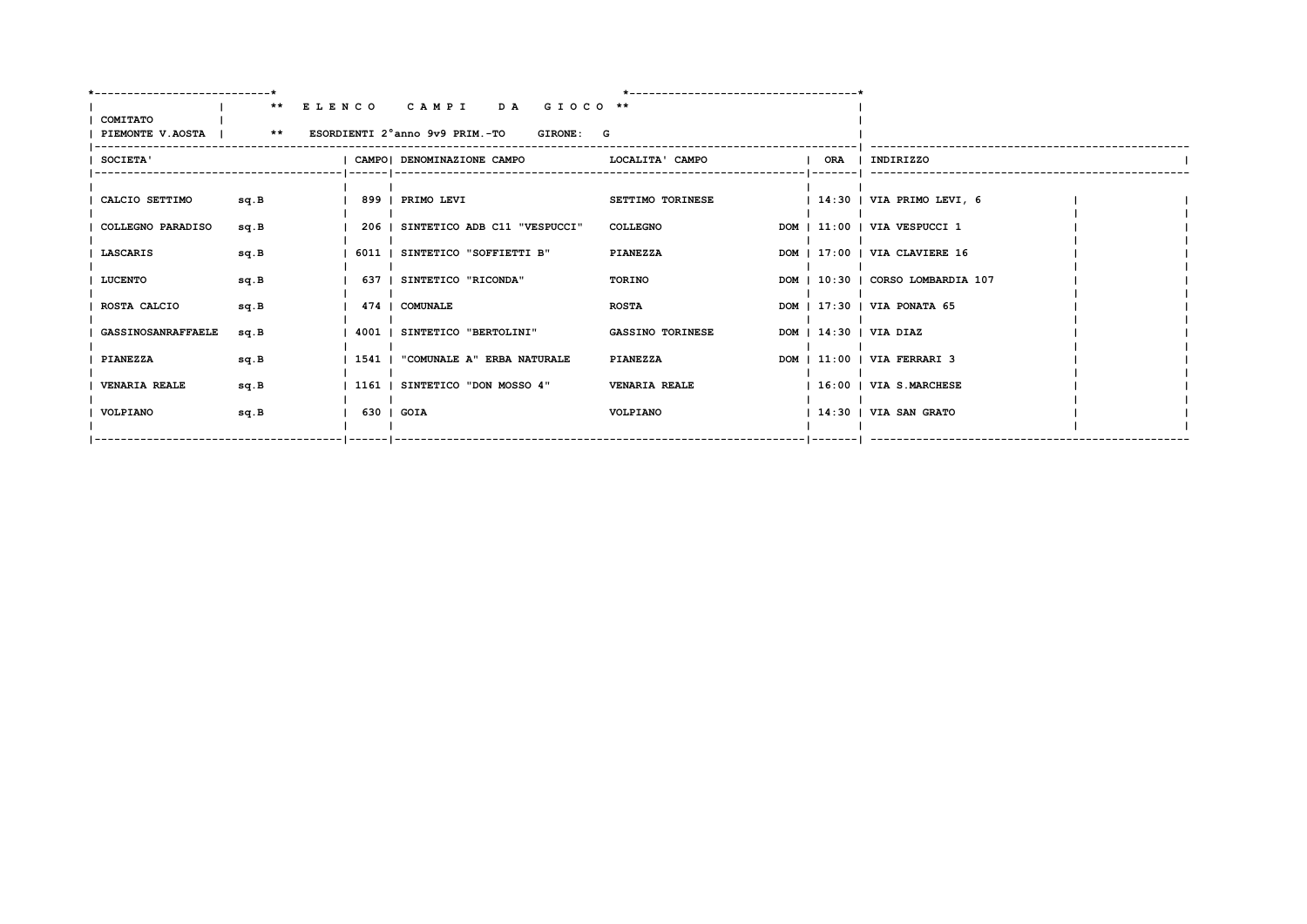$\star$ 

 $\star$ 

 $\star$ 

> $\mathbf{I}$  $\mathbf{I}$  $\mathbf{I}$  $\mathbf{I}$  $\mathbf{I}$

 $\mathbf{T}$  $\mathbf{T}$ 

 $\mathbf{I}$  $\mathbf{I}$  $\mathbf{I}$  $\mathbf{I}$  $\mathbf I$ 

 $\mathbf I$  $\mathbf{T}$  $\mathbf{I}$  $\mathbf{I}$  $\mathbf{I}$ 

 $\mathbf{I}$  $\mathbf{I}$ 

ESORDIENTI 2°anno 9v9 PRIM.-TO

 $\ddot{\phantom{1}}$ 

 $\star$ 

 $\star$ 

### GIRONE: H

|                                            |                                                                 | I ANDATA: 12/03/22 !                                   ! RITORNO:         I I ANDATA: 23/04/22 !                   ! RITORNO:<br>$\mathbf{I}$ |
|--------------------------------------------|-----------------------------------------------------------------|-----------------------------------------------------------------------------------------------------------------------------------------------|
| IORE: !! GIORNATA ! ORE:                   |                                                                 | I I ORE: ! 6 G I ORNATA ! ORE:<br>$\mathbf{I}$                                                                                                |
| I BSR GRUGLIASCO                           |                                                                 | - ACCADEMIA TORINO CALCIO I I ACCADEMIA TORINO CALCIO - ALPIGNANO<br>$\mathbf{I}$                                                             |
| I LASCARIS                                 | - PRO EUREKA                                                    | I I BSR GRUGLIASCO<br>$\mathbf{I}$<br>- LASCARIS                                                                                              |
|                                            |                                                                 | Ι.                                                                                                                                            |
|                                            |                                                                 | $\mathbf{I}$                                                                                                                                  |
| I TORINO F.C. S.P.A. sq.B - ALPIGNANO      |                                                                 | I I TORINESE 1894 ASD<br>- TORINO F.C. S.P.A. sq.B I                                                                                          |
| I ANDATA: 19/03/22 !                       |                                                                 | $\mathbf{I}$                                                                                                                                  |
|                                            |                                                                 | $\mathbf{I}$                                                                                                                                  |
|                                            |                                                                 |                                                                                                                                               |
|                                            | I ACCADEMIA TORINO CALCIO - TORINESE 1894 ASD I I ALMESE CALCIO | - ACCADEMIA TORINO CALCIO I                                                                                                                   |
| I ALMESE CALCIO                            | - TORINO F.C. S.P.A. sq.B I I ALPIGNANO                         | - BSR GRUGLIASCO<br>$\mathbf{I}$                                                                                                              |
| I ALPIGNANO                                | - LASCARIS                                                      | I I LASCARIS CONTRESS OF TORINESE 1894 ASD                                                                                                    |
| I PRO EUREKA                               | - BSR GRUGLIASCO                                                | I I PRO EUREKA<br>- SPAZIO TALENT SOCCER<br>$\mathbf{I}$                                                                                      |
|                                            |                                                                 | I SPAZIO TALENT SOCCER - S.IGNAZIO SPORT I I TORINO F.C. S.P.A. sq.B - S.IGNAZIO SPORT<br>Ι.                                                  |
| I ANDATA: 26/03/22 !                       |                                                                 | ! RITORNO: T I ANDATA: 7/05/22 !<br>$\mathbf{I}$<br>! RITORNO:                                                                                |
|                                            |                                                                 | $\mathbf{I}$                                                                                                                                  |
| I LASCARIS                                 | - ALMESE CALCIO                                                 | I I ACCADEMIA TORINO CALCIO - SPAZIO TALENT SOCCER<br>$\mathbf{I}$                                                                            |
| I PRO EUREKA                               | - ALPIGNANO                                                     | I I BSR GRUGLIASCO CONTROLLER STATES CALCIO<br>$\mathbf{I}$                                                                                   |
|                                            |                                                                 | - LASCARIS<br>$\mathbf{I}$                                                                                                                    |
|                                            |                                                                 | I I TORINESE 1894 ASD - ALPIGNANO<br>$\mathbf{I}$                                                                                             |
|                                            |                                                                 | I TORINO F.C. S.P.A. sq.B - SPAZIO TALENT SOCCER I I TORINO F.C. S.P.A. sq.B - PRO EUREKA<br>$\mathbf{I}$                                     |
| I ANDATA: 2/04/22 !                        |                                                                 | ! RITORNO: T I ANDATA: 14/05/22 !<br><b>EXECUTE:</b> I                                                                                        |
|                                            |                                                                 | I ORE:  1 I ORE: I I ORE: I P G I OR NATA ! ORE: I                                                                                            |
|                                            |                                                                 | I ACCADEMIA TORINO CALCIO - TORINO F.C. S.P.A. sq.B I I ALMESE CALCIO - TORINESE 1894 ASD<br>$\mathbf{I}$                                     |
| I ALMESE CALCIO                            | - ALPIGNANO                                                     | - S.IGNAZIO SPORT<br>$\mathbf{I}$                                                                                                             |
| I BSR GRUGLIASCO                           | $ \overline{S}$ . IGNAZIO SPORT                                 | I I ALPIGNANO<br>I I LASCARIS<br>- TORINO F.C. S.P.A. sq.B I                                                                                  |
| I SPAZIO TALENT SOCCER - LASCARIS          |                                                                 | I I PRO EUREKA<br>- ACCADEMIA TORINO CALCIO I                                                                                                 |
| I TORINESE 1894 ASD                        |                                                                 | - PRO EUREKA                     I  I  SPAZIO TALENT SOCCER               BSR GRUGLIASCO<br>$\mathbf{I}$                                      |
|                                            | I ANDATA: $9/04/22$ ! (RITORNO: I                               |                                                                                                                                               |
| I ORE: ! 5 G I O R N A T A ! ORE:          |                                                                 | T                                                                                                                                             |
| I ALPIGNANO                                | - SPAZIO TALENT SOCCER                                          | $\mathbf I$                                                                                                                                   |
| I LASCARIS                                 | - ACCADEMIA TORINO CALCIO I                                     |                                                                                                                                               |
| I PRO EUREKA - ALMESE CALCIO               |                                                                 | $\mathbf{I}$                                                                                                                                  |
| I S.IGNAZIO SPORT                          | - TORINESE 1894 ASD I                                           |                                                                                                                                               |
| I TORINO F.C. S.P.A. sq.B - BSR GRUGLIASCO |                                                                 | $\mathbf{I}$                                                                                                                                  |
|                                            |                                                                 |                                                                                                                                               |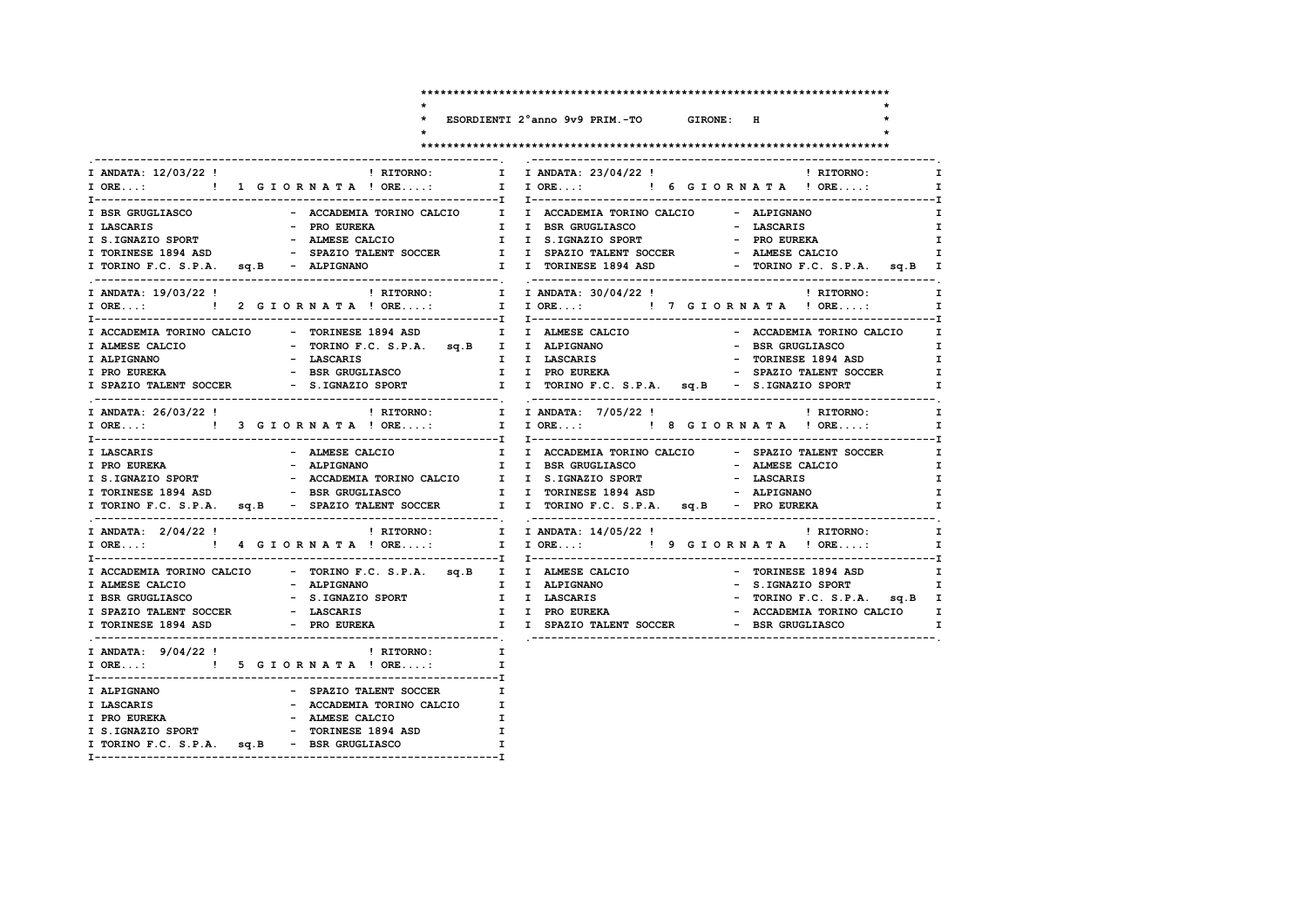| COMITATO<br>PIEMONTE V.AOSTA   ** ESORDIENTI 2°anno 9v9 PRIM.-TO GIRONE: H | ** ELENCO CAMPI DA GIOCO **       |                   |  |                                       |  |
|----------------------------------------------------------------------------|-----------------------------------|-------------------|--|---------------------------------------|--|
| SOCIETA'                                                                   | I CAMPOI DENOMINAZIONE CAMPO      | LOCALITA' CAMPO   |  | ORA   INDIRIZZO                       |  |
| <b>BSR GRUGLIASCO</b>                                                      | 291   SINTETICO "COMUNALE"        | <b>GRUGLIASCO</b> |  | 15:00   VIA LEONARDO DA VINCI 24      |  |
| <b>LASCARIS</b>                                                            | 6011   SINTETICO "SOFFIETTI B"    | PIANEZZA          |  | $\vert$ 17:00 $\vert$ VIA CLAVIERE 16 |  |
| S.IGNAZIO SPORT                                                            | 9057   SINTETICO ADB C9 S.IGNAZIO | TORINO            |  | 17:30   VIA MONFALCONE 150            |  |
| TORINESE 1894 ASD                                                          | 657   GLADIOLI                    | TORINO            |  | 16:00   VIA DEI GLADIOLI 33/A         |  |
| TORINO F.C. S.P.A. sq.B                                                    | 799   SINTETICO "PELLERINA 1"     | TORINO            |  | 14:30   C.APPIO CLAUDIO 106           |  |
| ACCADEMIA TORINO CALCIO                                                    | 1019   SINTETICO ADB C7 "POLIGRU" | <b>GRUGLIASCO</b> |  | 18:00   CORSO ALLAMANO, 125           |  |
| ALMESE CALCIO                                                              | 722   COMUNALE                    | <b>ALMESE</b>     |  | 15:00   VIA GRANAGLIE, 30             |  |
| <b>ALPIGNANO</b>                                                           | 13   ALLENDE                      | <b>ALPIGNANO</b>  |  | DOM   9:15   VIA MIGLIARONE, 12       |  |
| PRO EUREKA                                                                 | 522   GUIDO SATTIN                | SETTIMO TORINESE  |  | DOM   15:00   VIA TORINO 89           |  |
| SPAZIO TALENT SOCCER                                                       | 799   SINTETICO "PELLERINA 1"     | TORINO            |  | 15:45   C.APPIO CLAUDIO 106           |  |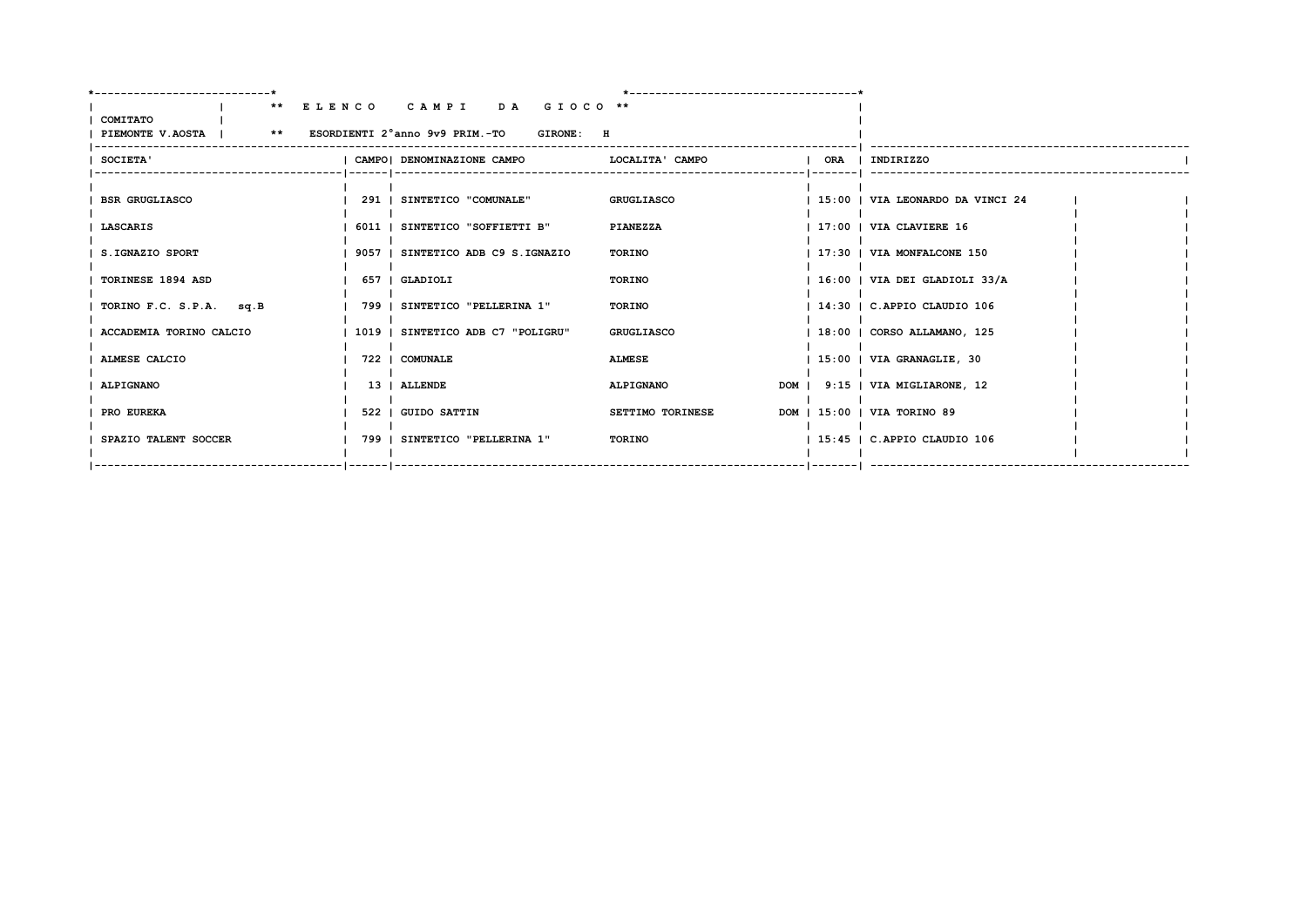$\star$ 

 $\star$  $\star$ 

# \*<br>\* ESORDIENTI 2°anno 9v9 PRIM.-TO GIRONE: I

#### 

| - ------ | -------- | $-1$ | -------- |  |
|----------|----------|------|----------|--|

 $\ddot{\phantom{1}}$ 

 $\star$ 

| I ORE:  1 G I O I O I OR I ORE: I I ORE: I G G I O R N A T A ! ORE:                                                                                                                                                                                                                                                                                                           |           |
|-------------------------------------------------------------------------------------------------------------------------------------------------------------------------------------------------------------------------------------------------------------------------------------------------------------------------------------------------------------------------------|-----------|
| I BORGARO NOBIS 1965 - LASCARIS 9q.D I I BORGARO NOBIS 1965 - PIANEZZA<br>- VALLI DI LANZO PLUS I I LASCARIS Sq.D - OLYMPIC COLLEGNO<br>I PIANEZZA                                                                                                                                                                                                                            |           |
| I ANDATA: 19/03/22 !<br>I ANDATA: 30/04/22 !<br>I ANDATA: 30/04/22 !<br>I RITORNO:<br>I ORE: !! 2 GIORNATA ! ORE: I I ORE: !! 7 GIORNATA ! ORE:                                                                                                                                                                                                                               |           |
| I LASCARIS 5q.D - VIRTUS CALCIO 1 I OLYMPIC COLLEGNO - BORGARO NOBIS 1965<br>I VALLI DI LANZO PLUS - BORGARO NOBIS 1965 I I VALLI DI LANZO PLUS - SAN MAURIZIO C.SE                                                                                                                                                                                                           |           |
| ! RITORNO: I I ANDATA: 7/05/22 !<br>! RITORNO:<br>I ANDATA: 26/03/22 !<br>I ORE: ! 3 G I O R N A T A ! ORE: I I ORE: ! 8 G I O R N A T A ! ORE:                                                                                                                                                                                                                               |           |
| - ATLETICO C.B.L.             I   I  BORGARO NOBIS 1965                 ATLETICO C.B.L.<br>I PIANEZZA<br>I TORINO F.C. S.P.A. sq.C - SAN MAURIZIO C.SE I I LASCARIS Sq.D - SAN MAURIZIO C.SE<br>I VALLI DI LANZO PLUS - OLYMPIC COLLEGNO<br>I VIRTUS CALCIO - BORGARO NOBIS 1965<br>I I TORINO F.C. S.P.A. sq.C - VALLI DI LANZO PLUS<br>I I VIRTUS CALCIO - OLYMPIC COLLEGNO |           |
| $\blacksquare$ RITORNO: I I ANDATA: $14/05/22$ ! $\blacksquare$ I RITORNO:<br>I ANDATA: $2/04/22$ !<br>I ORE:  1 I ORE:  1 I ORE:  1 I ORE  1 I ORE  1 I ORE  1 I ORE  1 I ORE  1 I ORE  1 I ORE  1 I ORE  1 I ORE  1 I ORE                                                                                                                                                   |           |
| I ATLETICO C.B.L. - OLYMPIC COLLEGNO<br>I I ATLETICO C.B.L. - VIRTUS CALCIO<br>I BORGARO NOBIS 1965 - VIRTUS CIRIE' I I OLYMPIC COLLEGNO - VIRTUS CIRIE'<br>ILASCARIS sq.D - TORINO F.C. S.P.A. sq.C I I PIANEZZA - TORINO F.C. S.P.A. sq.C<br>I SAN MAURIZIO C.SE - PIANEZZA I I SAN MAURIZIO C.SE - BORGARO NOBIS 1965                                                      | ı<br>sq.D |
| I ANDATA: $9/04/22$ !<br>! RITORNO:<br>$\mathbf{I}$<br>I ORE: ! 5 G I OR N A T A ! ORE:<br>$\mathbf{I}$                                                                                                                                                                                                                                                                       |           |
| I OLYMPIC COLLEGNO - SAN MAURIZIO C.SE<br>I<br>I PIANEZZA<br>- LASCARIS 9q.D I<br>I TORINO F.C. S.P.A. sq.C - BORGARO NOBIS 1965 I<br>I VALLI DI LANZO PLUS - ATLETICO C.B.L.<br>I VIRTUS CIRIE' - VIRTUS CALCIO<br>$\mathbf{I}$<br>$\mathbf{I}$                                                                                                                              |           |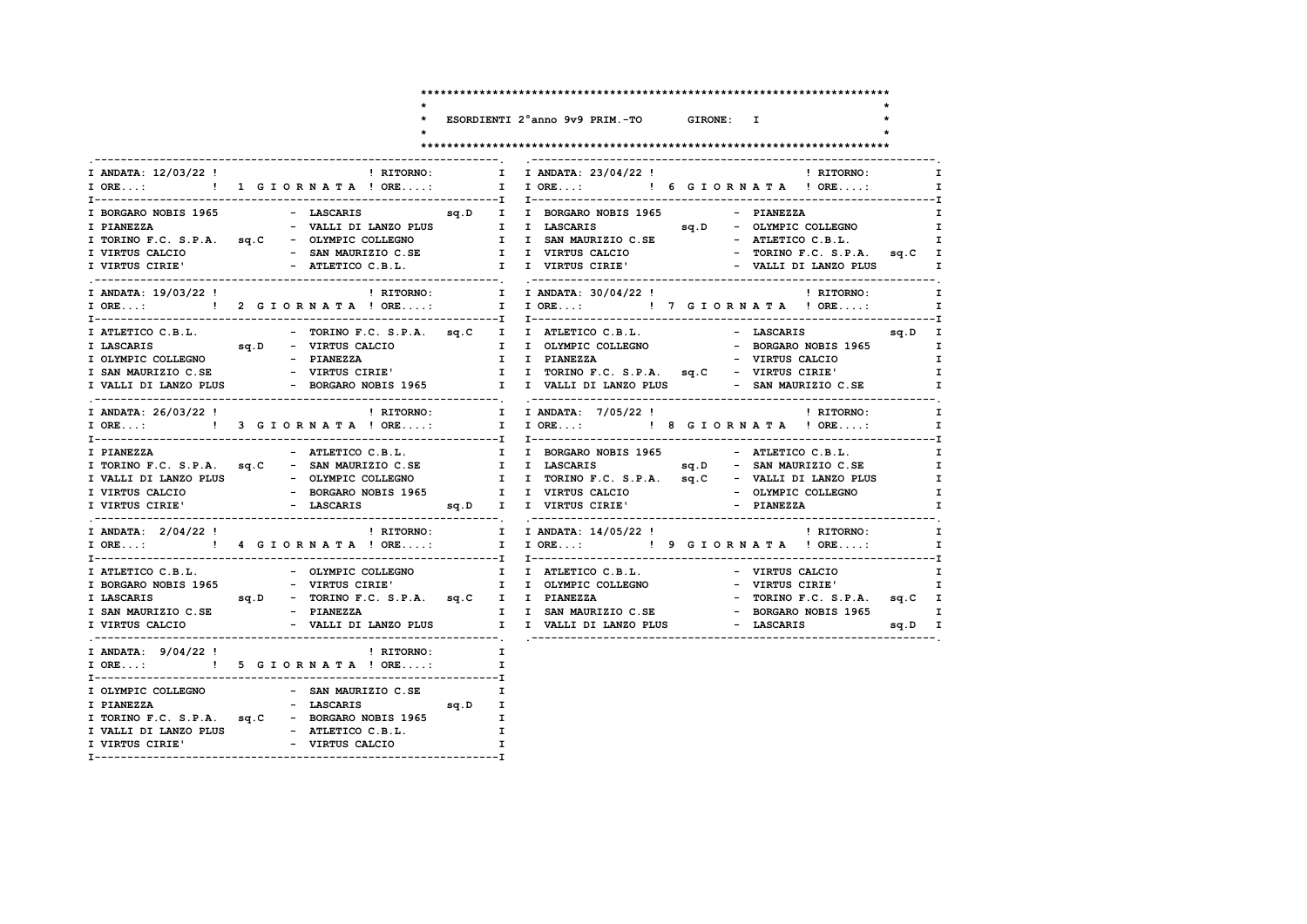| ________________________                                                   |                                      |                         |  |                                          |  |
|----------------------------------------------------------------------------|--------------------------------------|-------------------------|--|------------------------------------------|--|
| COMITATO<br>PIEMONTE V.AOSTA   ** ESORDIENTI 2°anno 9v9 PRIM.-TO GIRONE: I | ** ELENCO CAMPI DA GIOCO **          |                         |  |                                          |  |
| SOCIETA'                                                                   | I CAMPOI DENOMINAZIONE CAMPO         | LOCALITA' CAMPO         |  | ORA   INDIRIZZO                          |  |
| BORGARO NOBIS 1965                                                         | 1204   SINTETICO "MAGGIONI"          | <b>BORGARO TORINESE</b> |  | $\vert$ 15:45 $\vert$ VIA S.CRISTINA 9   |  |
| PIANEZZA                                                                   | 9028   SINTETICO "COMUNALE B"        | <b>PIANEZZA</b>         |  | 16:00   VIA FERRARI 3                    |  |
| TORINO F.C. S.P.A. sq.C                                                    | 799   SINTETICO "PELLERINA 1"        | TORINO                  |  | 15:45   C.APPIO CLAUDIO 106              |  |
| VIRTUS CALCIO                                                              | 9073   SINTETICO ADB C9 "SPORT CLUB" | <b>VENARIA REALE</b>    |  | DOM   9:45   VIA GIUSEPPE DI VITTORIO 18 |  |
| VIRTUS CIRIE'                                                              | 201   SERGIO BRUNERO                 | <b>CIRIE</b>            |  | DOM   14:30   VIA BIAUNE                 |  |
| ATLETICO C.B.L.                                                            | 2515   COMUNALE                      | <b>CAFASSE</b>          |  | 15:00   VIA GIANOGLIO                    |  |
| <b>SQ.D</b><br>LASCARIS                                                    | 407   "SOFFIETTI" ERBA NATURALE      | <b>PIANEZZA</b>         |  | 17:30   VIA CLAVIERE 16                  |  |
| OLYMPIC COLLEGNO                                                           | 208   ALLENDE                        | <b>COLLEGNO</b>         |  | DOM   10:30   VIA TAMPELLINI 41          |  |
| SAN MAURIZIO C.SE                                                          | 498   COMUNALE                       | SAN MAURIZIO CANAVESE   |  | 16:00   VIA CERETTA INFERIORE 36         |  |
| VALLI DI LANZO PLUS                                                        | 904   COMUNALE                       | <b>FIANO</b>            |  | 15:00   VIA ARCOUR 15                    |  |
|                                                                            |                                      |                         |  |                                          |  |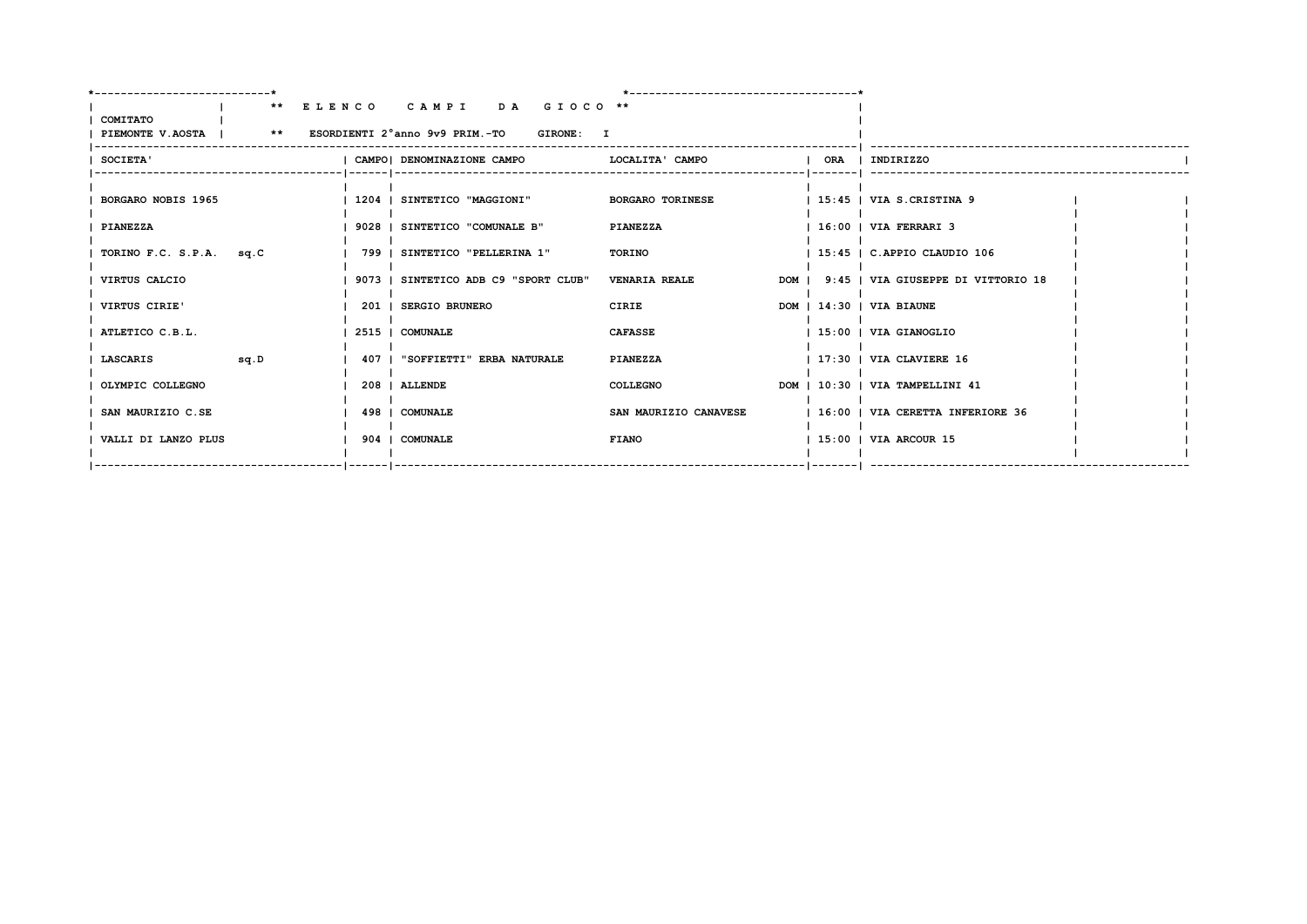$\ddot{\phantom{0}}$  $\star$  $\star$ 

ESORDIENTI 2°anno 9v9 PRIM.-TO GIRONE: L

 $\mathbf{r}$ 

 $\star$ 

| I ANDATA: 12/03/22 !                                                                                            |  | ! RITORNO:   | $\mathbf{I}$ |              | I ANDATA: 23/04/22 !                                                                                                                                                                                                                   |  | <b>Example 18 In the ST PET CORNO:</b> |              |
|-----------------------------------------------------------------------------------------------------------------|--|--------------|--------------|--------------|----------------------------------------------------------------------------------------------------------------------------------------------------------------------------------------------------------------------------------------|--|----------------------------------------|--------------|
| I ORE: ! 1 G I O R N A T A ! ORE:                                                                               |  |              |              |              | I I ORE: ! 6 G I O R N A T A ! ORE:                                                                                                                                                                                                    |  |                                        |              |
|                                                                                                                 |  |              |              |              |                                                                                                                                                                                                                                        |  |                                        |              |
|                                                                                                                 |  |              |              |              |                                                                                                                                                                                                                                        |  |                                        |              |
|                                                                                                                 |  |              |              |              | I MONCALIERI CALCIO 195sq.B - TORINO F.C. S.P.A. sq.D I I LENCI POIRINO O.N.L.Usq.B - NICHELINO HESPERIA sq.B I                                                                                                                        |  |                                        |              |
|                                                                                                                 |  |              |              |              | I NICHELINO HESPERIA sq.B - C.S.F. CARMAGNOLA sq.B I I MIRAFIORI A.S.D. sq.C - C.S.F. CARMAGNOLA sq.B I                                                                                                                                |  |                                        |              |
|                                                                                                                 |  |              |              |              | I SAN GIACOMO CHIERI sq.B - PSG SSDARL sq.B I I MONCALIERI CALCIO 195sq.B - PSG SSDARL sq.B I                                                                                                                                          |  |                                        |              |
| I ANDATA: 19/03/22 !                                                                                            |  | ! RITORNO:   |              | $\mathbf{I}$ | I ANDATA: 30/04/22 !                                                                                                                                                                                                                   |  | ! RITORNO:                             |              |
|                                                                                                                 |  |              |              |              | I ORE:  1 I ORE:  1 I ORE:  I I ORE I I ORE  I ORE  I ORE                                                                                                                                                                              |  |                                        | $\mathbf{I}$ |
|                                                                                                                 |  |              |              |              |                                                                                                                                                                                                                                        |  |                                        |              |
|                                                                                                                 |  |              |              |              | I C.S.F. CARMAGNOLA sq.B - SAN GIACOMO CHIERI sq.B I I C.S.F. CARMAGNOLA sq.B - CHIERI sq.C I                                                                                                                                          |  |                                        |              |
|                                                                                                                 |  |              |              |              |                                                                                                                                                                                                                                        |  |                                        |              |
|                                                                                                                 |  |              |              |              |                                                                                                                                                                                                                                        |  |                                        |              |
|                                                                                                                 |  |              |              |              |                                                                                                                                                                                                                                        |  |                                        |              |
|                                                                                                                 |  |              |              |              | T CHISOLA CALCIO (1954).<br>T CHISOLA CALCIO (1954).<br>T MIRAFIORI A.S.D. sq.C – LENCI POIRINO O.N.L.Usq.B I I PSG SSDARL sq.B – CHISOLA CALCIO (1954).<br>I PSG SSDARL sq.B – CHIERI (2000).<br>T TORINO F.C. S.P.A. sq.D – NICHELIN |  |                                        |              |
| I ANDATA: 26/03/22 !                                                                                            |  |              |              |              | ! RITORNO: I I ANDATA: 7/05/22 !                                                                                                                                                                                                       |  | ! RITORNO:                             | $\mathbf{I}$ |
|                                                                                                                 |  |              |              |              |                                                                                                                                                                                                                                        |  |                                        |              |
| I LENCI POIRINO O.N.L.Usq.B - CHIERI                                                                            |  |              |              |              | sq.C I I CHIERI                                                                                                                                                                                                                        |  | sq.C - TORINO F.C. S.P.A. sq.D I       |              |
| I MONCALIERI CALCIO 195sq.B                                                                                     |  |              |              |              | - MIRAFIORI A.S.D. sq.C I I LENCI POIRINO O.N.L.Usq.B - C.S.F. CARMAGNOLA sq.B I                                                                                                                                                       |  |                                        |              |
|                                                                                                                 |  |              |              |              | I NICHELINO HESPERIA sq.B - CHISOLA CALCIO sq.C I I MIRAFIORI A.S.D. sq.C - CHISOLA CALCIO sq.C I                                                                                                                                      |  |                                        |              |
|                                                                                                                 |  |              |              |              | I PSG SSDARL SQ.B - C.S.F. CARMAGNOLA sq.B I I MONCALIERI CALCIO 195sq.B - SAN GIACOMO CHIERI sq.B I                                                                                                                                   |  |                                        |              |
| I SAN GIACOMO CHIERI sq.B - TORINO F.C. S.P.A. sq.D I                                                           |  |              |              |              | I NICHELINO HESPERIA sq.B - PSG SSDARL sq.B I                                                                                                                                                                                          |  |                                        |              |
| I ANDATA: 2/04/22 !                                                                                             |  | ! RITORNO: I |              |              | I ANDATA: 14/05/22 ! PRITORNO:                                                                                                                                                                                                         |  |                                        | $\mathbf{I}$ |
|                                                                                                                 |  |              |              |              | I ORE:  1 I ORE: I JORE: I JORE: I P GIORNATA ! ORE: I                                                                                                                                                                                 |  |                                        |              |
| I CHIERI                                                                                                        |  |              |              |              | sq.C - MONCALIERI CALCIO 195sq.B II C.S.F. CARMAGNOLA sq.B - MONCALIERI CALCIO 195sq.B I                                                                                                                                               |  |                                        |              |
|                                                                                                                 |  |              |              |              |                                                                                                                                                                                                                                        |  |                                        |              |
|                                                                                                                 |  |              |              |              | I CHISOLA CALCIO sq.C - SAN GIACOMO CHIERI sq.B I I CHISOLA CALCIO sq.C - CHIERI sq.C sq.C I I LENCI POIRINO O.N.L.Usq.B - PSG SSDARL sq.B I I PSG SSDARL sq.B - MIRAFIORI A.S.D. sq.C I                                               |  |                                        |              |
|                                                                                                                 |  |              |              |              | I MIRAFIORI A.S.D. sq.C - NICHELINO HESPERIA sq.B I I SAN GIACOMO CHIERI sq.B - NICHELINO HESPERIA sq.B I                                                                                                                              |  |                                        |              |
| I TORINO F.C. S.P.A. sq.D - C.S.F. CARMAGNOLA sq.B                                                              |  |              |              |              | I I TORINO F.C. S.P.A. sq.D                                                                                                                                                                                                            |  | - LENCI POIRINO O.N.L.Usq.B I          |              |
| I ANDATA: 9/04/22! The state of the state of the state of the state of the state of the state of the state of t |  |              |              | I            |                                                                                                                                                                                                                                        |  |                                        |              |
| I ORE: ! 5 G I O R N A T A ! ORE:                                                                               |  |              |              | $\mathbf{I}$ |                                                                                                                                                                                                                                        |  |                                        |              |
| I C.S.F. CARMAGNOLA sq.B - CHISOLA CALCIO sq.C                                                                  |  |              |              | $\mathbf{I}$ |                                                                                                                                                                                                                                        |  |                                        |              |
| I MONCALIERI CALCIO 195sq.B - LENCI POIRINO O.N.L.Usq.B I                                                       |  |              |              |              |                                                                                                                                                                                                                                        |  |                                        |              |
| I NICHELINO HESPERIA sq.B - CHIERI 9q.C I                                                                       |  |              |              |              |                                                                                                                                                                                                                                        |  |                                        |              |
| I PSG SSDARL sq.B - TORINO F.C. S.P.A. sq.D I                                                                   |  |              |              |              |                                                                                                                                                                                                                                        |  |                                        |              |
| I SAN GIACOMO CHIERI sq. B - MIRAFIORI A.S.D. sq. C I                                                           |  |              |              |              |                                                                                                                                                                                                                                        |  |                                        |              |
|                                                                                                                 |  |              |              |              |                                                                                                                                                                                                                                        |  |                                        |              |